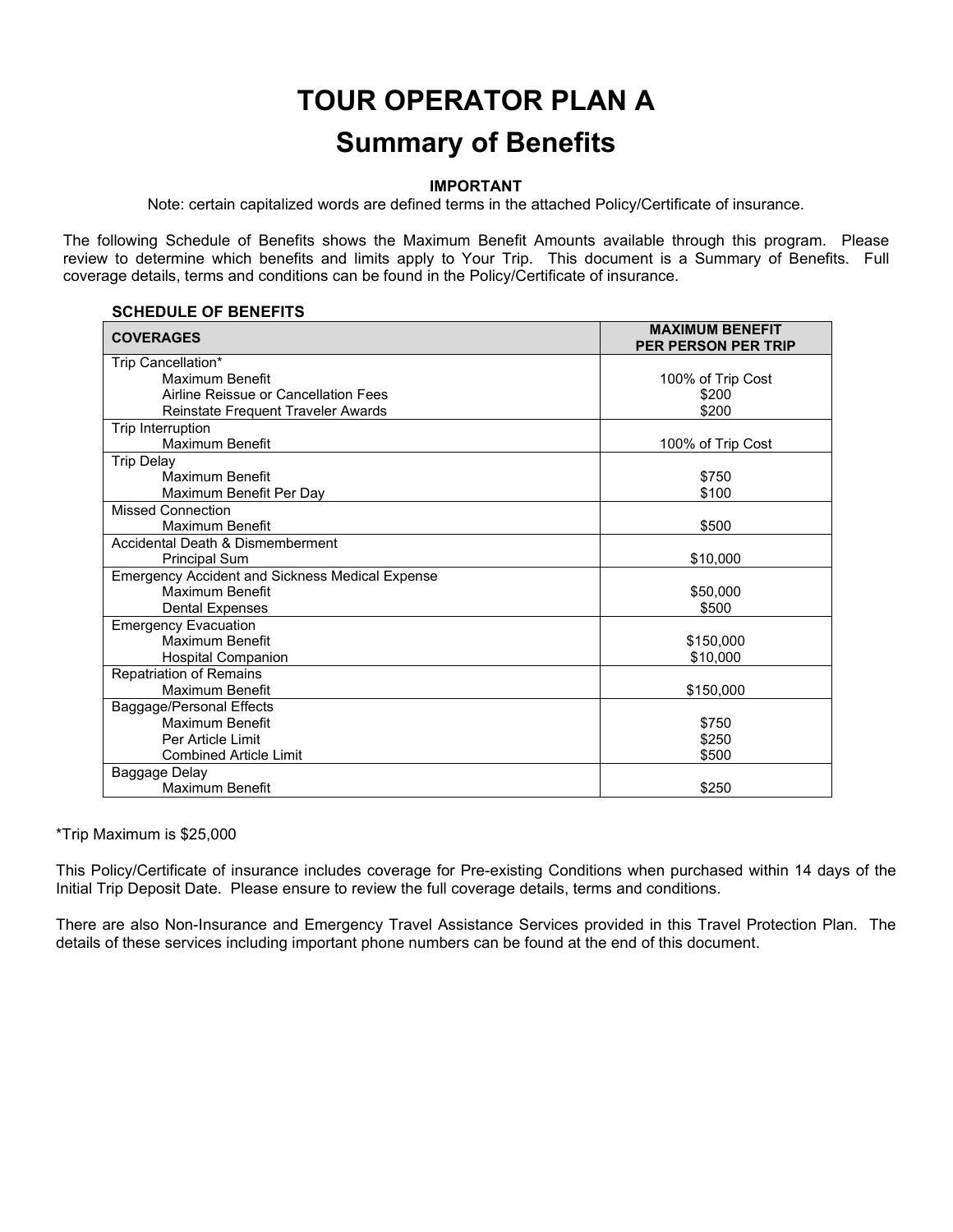

Allied Property Casualty Insurance Company One Nationwide Plaza Columbus, OH 43215

This Policy describes all of the travel insurance benefits, underwritten by Allied Property Casualty Insurance Company and herein referred to as the Company. Please refer to the accompanying Confirmation of Coverage as it provides You with specific information about the program You purchased. Please contact the Plan Administrator immediately if You believe that the Confirmation of Coverage is incorrect.

This Policy is issued in consideration of the enrollment form and payment of any premium due. All statements in the enrollment forms are representations and not warranties. Only statements contained in a written enrollment form will be used to void insurance, reduce benefits or defend a claim.

All premium is non-refundable after a ten (10) day review period. In the event the premium paid for coverage is less than the required premium for coverage, benefits will be paid in direct proportion of the actual amount paid to the required premium due.

NO DIVIDENDS WILL BE PAYABLE UNDER THIS POLICY.

The President and Secretary of Allied Property Casualty Insurance Company witness this Policy.

Mark Bereck

# **TRAVEL PROTECTION POLICY EXCESS INSURANCE**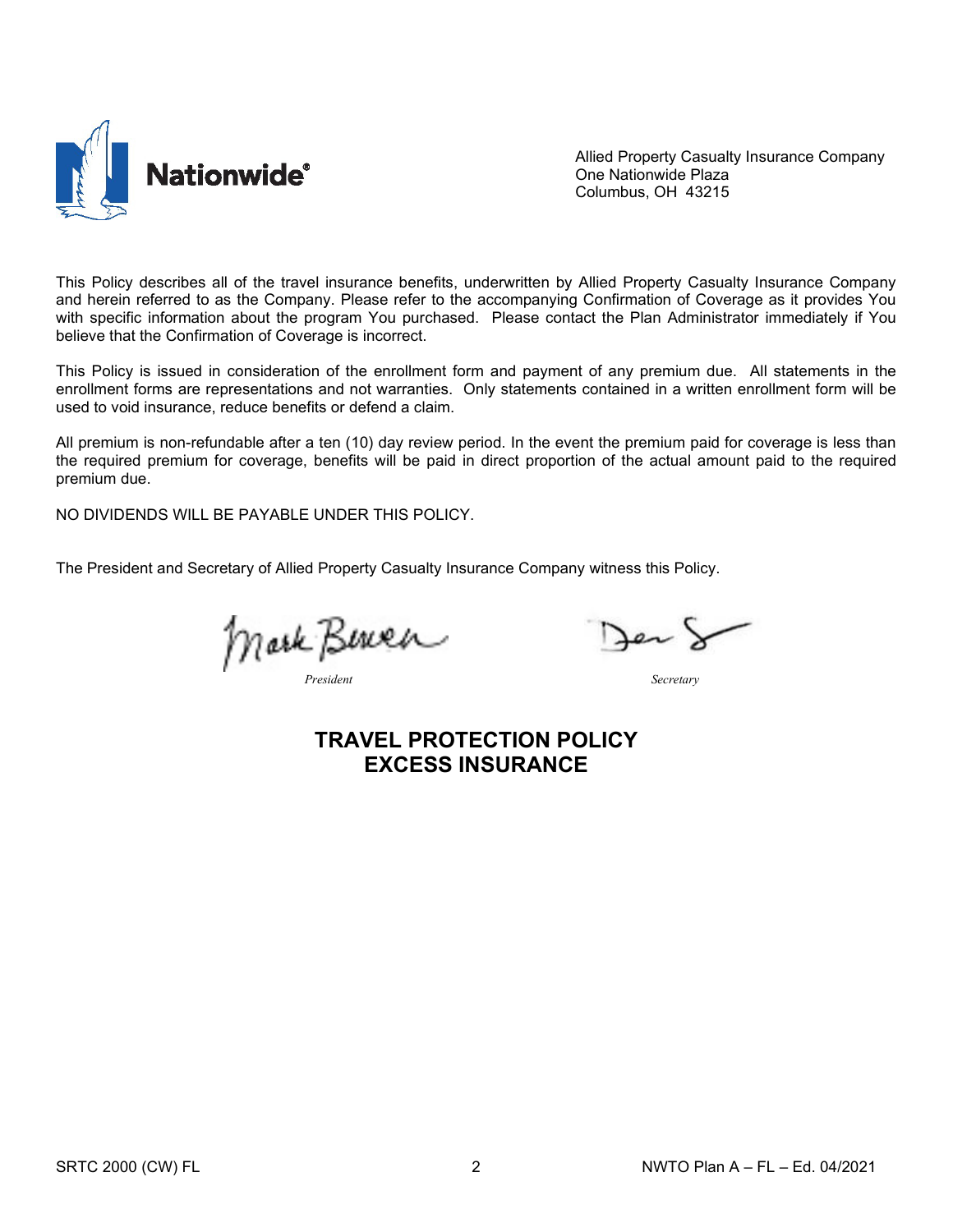# **GENERAL DEFINITIONS GENERAL PROVISIONS COVERAGES:**

Trip Cancellation Trip Interruption Trip Delay Missed Connection Accidental Death & Dismemberment Emergency Sickness Medical Expense Emergency Accident Medical Expense Emergency Evacuation Repatriation of Remains Baggage/Personal Effects Baggage Delay

# **LIMITATIONS AND EXCLUSIONS**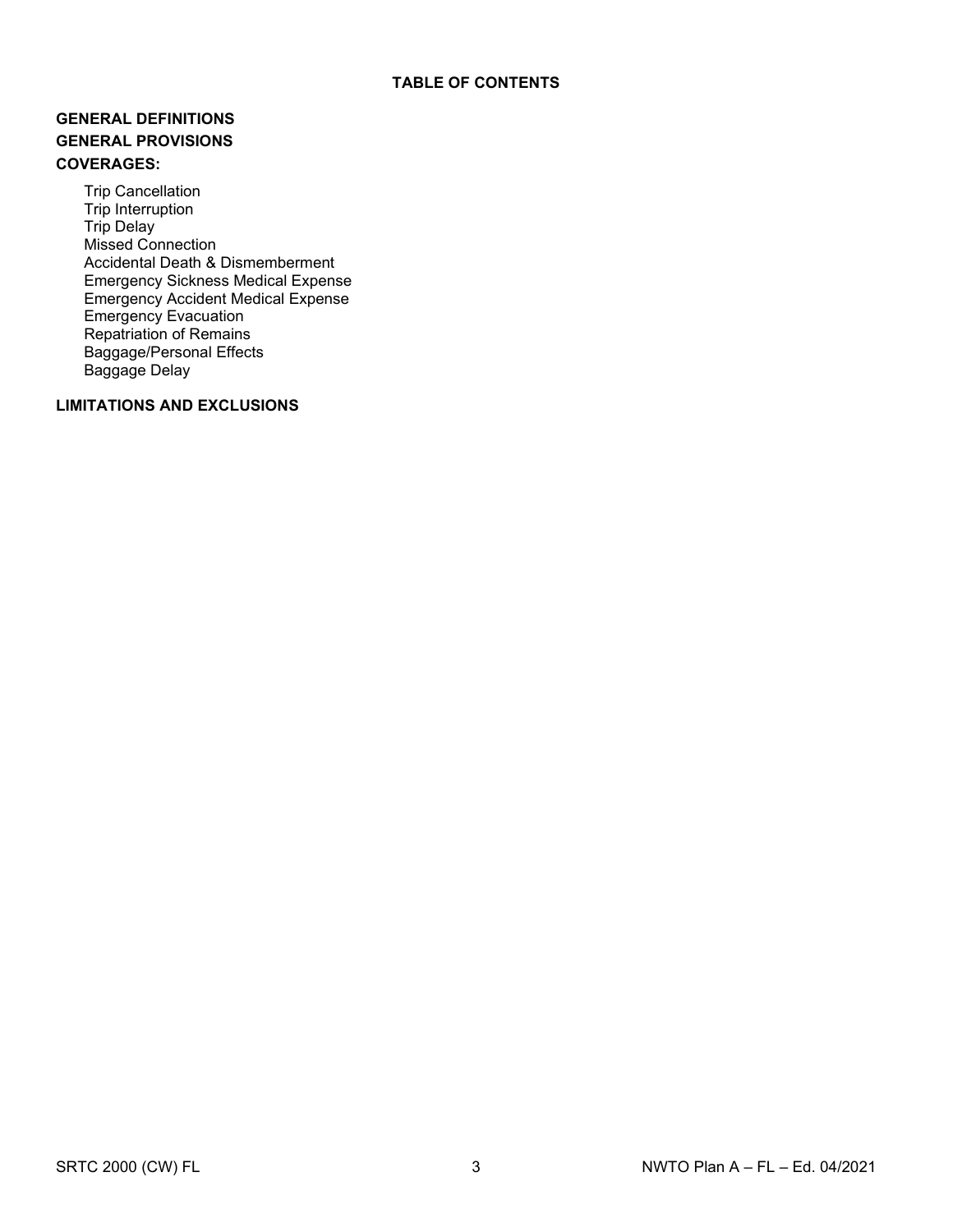# **ALLIED PROPERTY CASUALTY INSURANCE COMPANY PASSENGER PROTECTION INSURANCE POLICY**

#### **GENERAL DEFINITIONS**

**Accident** means a sudden, unexpected, unusual, specific event that occurs at an identifiable time and place, but shall also include exposure resulting from a mishap to a conveyance in which You are traveling.

**Accidental Injury** means Bodily Injury caused by an Accident (of external origin) being the direct and independent cause in the Loss. The Injury must be verified by a Physician.

**Actual Cash Value** means purchase price less depreciation.

**Additional Expense** means any reasonable expenses for meals and lodging which were necessarily incurred as the result of a Hazard and which were not provided by the Common Carrier or other party free of charge.

**Bankruptcy** means the filing of a petition for voluntary or involuntary bankruptcy in a court of competent jurisdiction under Chapter 7 or Chapter 11 of the United States Bankruptcy Code 11 L.S.C. Subsection 101 et seq.

**Bodily Injury** means identifiable physical injury which: is caused by an Accident and is independent of disease or bodily infirmity.

**Business Partner** means an individual who: (a) is involved in a legal partnership; and (b) is actively involved in the dayto-day management of the business.

**Carry On Baggage** means a piece of baggage that has not been checked and is owned by and accompanies You while traveling on a Common Carrier.

**Checked Baggage** means a piece of baggage for which a claim check has been issued to You by a Common Carrier.

**Common Carrier** means any land, sea, and/or air conveyance operating under a valid license for the transportation of passengers for hire.

**Company** means Allied Property Casualty Insurance Company.

**Covered Expenses** shall mean expenses incurred by You which are for Medically Necessary services, supplies, care, or treatment; due to Illness or Injury; prescribed, performed or ordered by a Physician; reasonable and customary charges; incurred while insured under this Policy; and which do not exceed the maximum limits shown in the Confirmation of Coverage, under each stated benefit.

**Covered Trip** means any class of scheduled trips, tours or Cruises You request coverage and remit the required premium.

**Cruise** means any prepaid sea arrangements made by You.

**Deductible** means the amount of expenses for covered services and supplies that must be incurred by You before specified benefits become payable.

**Default** means a material failure or inability to provide contracted services due to Financial Insolvency.

**Dependent Child(ren)** means Your child (or children), including an unmarried child, stepchild, legally adopted child or foster child who is: (1) less than age nineteen (19) and primarily dependent on the Insured for support and maintenance; or (2) who is at least age nineteen (19) but less than age twenty-three (23) and who regularly attends an accredited school or college; and who is primarily dependent on the Insured for support and maintenance.

**Economy Fare** means the lowest published rate for a round trip economy ticket.

**Effective Date** means 12:01 A.M. local time, at the location of the Insured, on the day after the required premium for such coverage is received by the Company or its authorized representative.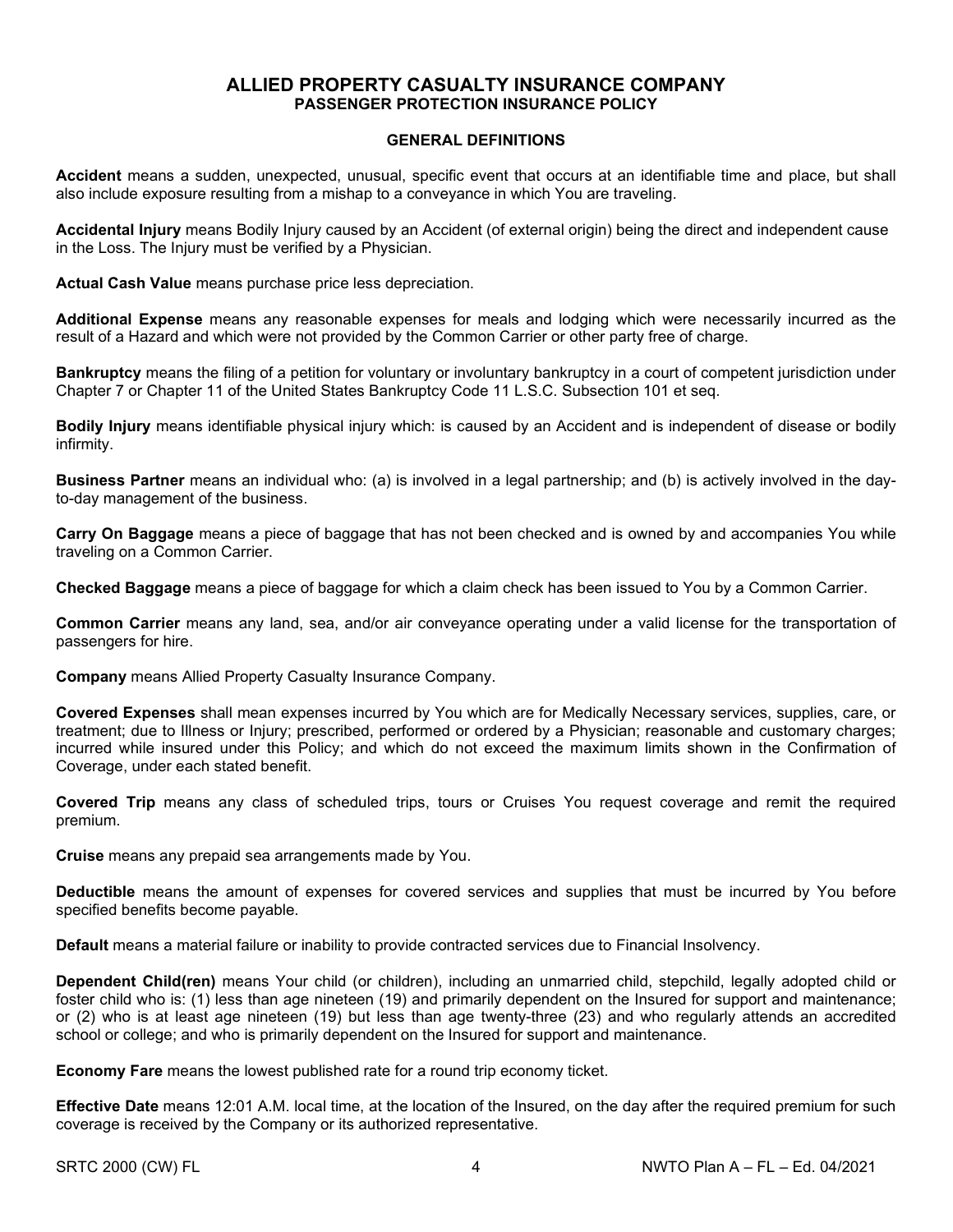**Family Member** means the Insured's or Traveling Companion's legal or common law spouse, ex-spouse, parent, legal guardian, step-parent, grandparent, parents-in-law, grandchild, natural or adopted child, step-child, children-in-law, brother, sister, step-brother, step-sister, brother-in-law, sister-in-law, aunt, uncle, niece or nephew, who reside in the United States, Canada or Mexico.

**Financial Insolvency** means the total cessation of operations due to insolvency, with or without the filing of a Bankruptcy petition by a tour operator, cruise line, or airline provided the Financial Insolvency occurs more than ten (10) days following the Effective Date. There is no coverage for the Financial Insolvency of any person, organization, agency or firm from whom the Insured purchased Travel Arrangements supplied by others.

#### **Hazard** means:

a) Any delay of a Common Carrier (including Inclement Weather).

b) Any delay by a traffic accident en route to a departure, in which You or a Traveling Companion is not directly involved. c) Any delay due to lost or stolen passports, travel documents or money, quarantine, hijacking, unannounced Strike,

natural disaster, civil commotion or riot.

d) A closed roadway causing cessation of travel to the destination of the Covered Trip (substantiated by the department of transportation, state police, etc.)

# **Hospital** means a facility that:

(a) holds a valid license if it is required by the law;

(b) operates primarily for the care and treatment of sick or injured persons as in-patients;

(c) has a staff of one or more Physicians available at all times;

(d) provides twenty-four (24) hour nursing service and has at least one registered professional nurse on duty or call;

(e) has organized diagnostic and surgical facilities, either on the premises or in facilities available to the hospital on a prearranged basis; and

(f) is not, except incidentally, a clinic, nursing home, rest home, or convalescent home for the aged, or similar institution.

**Host at Destination** means a person with whom You are sharing pre-arranged overnight accommodations at the host's usual principal place of residence**.**

**Inclement Weather** means any severe weather condition that delays the scheduled arrival or departure of a Common Carrier.

**Individual Coverage Term** means the period of time beginning when You have been enrolled for coverage under this Policy and for whom the required premium has been paid.

**Insured** means the person who has enrolled for and paid for coverage under this Policy.

**Land/Sea Arrangements** means land and or sea arrangements made by the Travel Supplier.

**Loss** means injury or damage sustained by You in consequence of happening of one or more of the occurrences against which the Company has undertaken to indemnify You.

**Maximum Benefit** means the largest total amount of Covered Expenses that the Company will pay for Your covered Losses.

**Medically Necessary** means a service or supply which: (a) is recommended by the attending Physician; (b) is appropriate and consistent with the diagnosis in accord with accepted standards of community practice; (c) could not have been omitted without adversely affecting an Insured's condition or quality of medical care; (d) is delivered at the most appropriate level of care and not primarily for the sake of convenience; and (e) is not considered experimental unless coverage for experimental services or supplies is required by law.

**Physician** means a licensed practitioner of medical, surgical or dental services acting within the scope of his/her license. The treating Physician may not be the Insured, a Traveling Companion or a Family Member.

**Pre-Existing Condition** means an illness, disease, or other condition during the sixty (60) day period immediately prior to the Effective Date for which the Insured, Traveling Companion, Family member booked to travel with the Insured: 1) exhibited symptoms which would have caused one to seek care or treatment; or 2) received a recommendation for a test, examination, or medical treatment or 3) took or received a prescription for drugs or medicine. Item (3) of this definition does not apply to a condition which is treated or controlled solely through the taking of prescription drugs or medicine and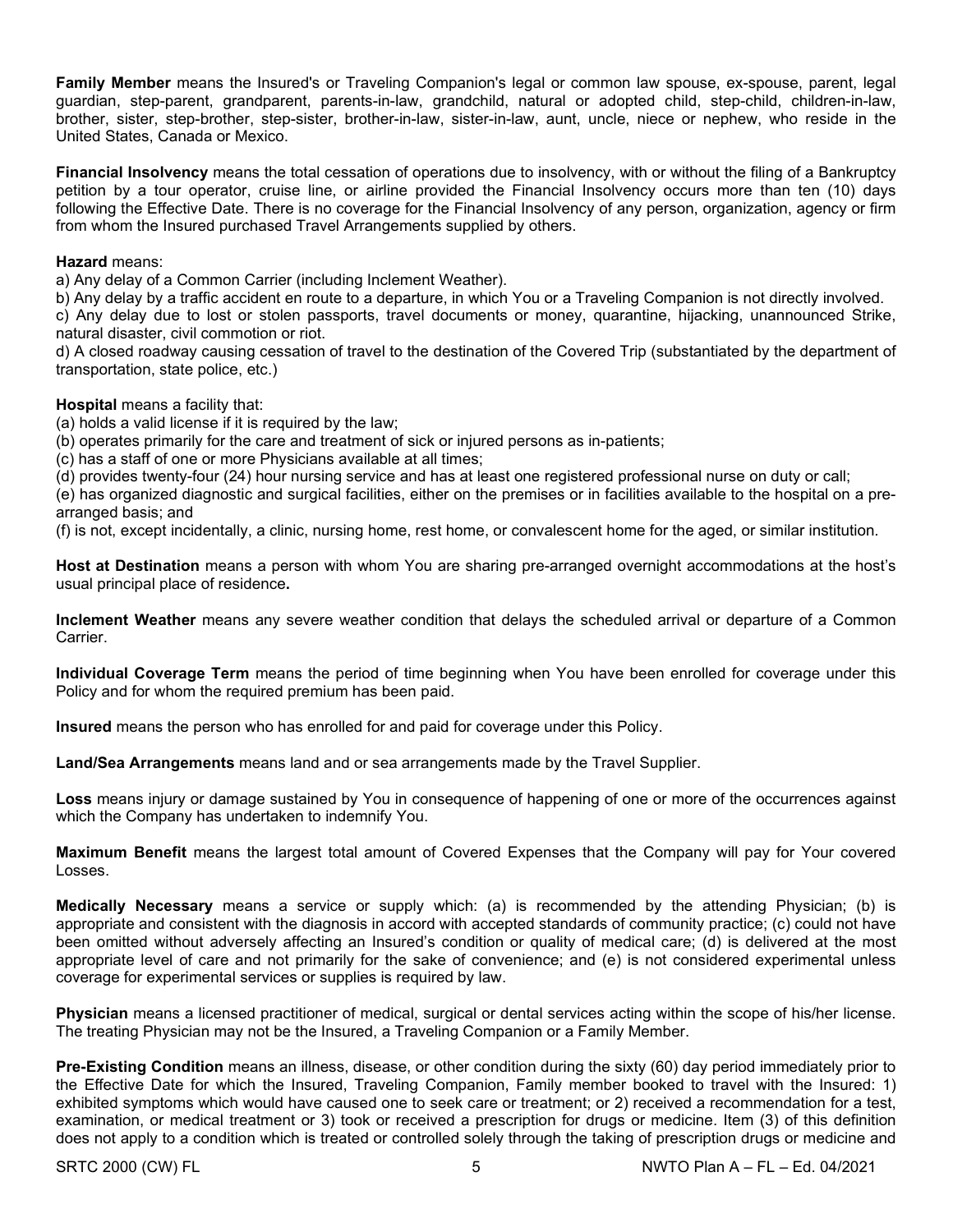remains treated or controlled without any adjustment or change in the required prescription throughout the sixty (60) day period before the Effective Date.

The Pre-Existing Conditions exclusion is waived if the Insured (a) enrolls You in this Policy at the time he/she pays the deposit required for his/her Trip (or within fourteen (14) days of the initial deposit); (b) purchases this Policy for the full cost of his or her Trip; and (c) is medically able to travel at the time the premium is paid.

**Scheduled Departure Date** means the date on which You are originally scheduled to leave on the Trip.

**Scheduled Return Date** means the date on which You are originally scheduled to return to the point of origin or to a different final destination.

**Sickness** means an illness or disease of the body which: 1) requires a physical examination and medical treatment by a Physician and 2) commences while the Insured's coverage is in effect. An illness or disease of the body which begins prior to the Effective Date of coverage is not a Sickness as defined herein and is not covered by the policy unless it suddenly worsens or becomes acute after the Effective Date.

**Strike** means any unannounced labor disagreement that interferes with the normal departure and arrival of a Common Carrier.

**Terrorist Incident** means an incident deemed a terrorist act by the United States Government that causes property damage or Loss of life.

**Traveling Companion** means person(s) named and traveling under the same reservation as Your during the Covered Trip. Note, a group or tour leader is not considered a Traveling Companion unless You are sharing room accommodations with the group or tour leader.

**Travel Arrangements** means: (a) transportation; (b) accommodations; and (c) other specified services arranged by the Travel Supplier for the Covered Trip.

**Travel Supplier** means tour operator, Cruise line, airline, hotel, etc. who has made the land and/or sea arrangements.

**Trip** means prepaid Land/Sea Arrangements and shall include flight connections to join or depart such Land/Sea Arrangements provided such flights are scheduled to commence within one day of the Land/Sea Arrangements.

You or Your refers to all persons listed on the Confirmation of Coverage under the program purchased by the Insured.

#### **GENERAL PROVISIONS**

The following provisions apply to all coverages:

# **WHEN AN INSURED'S COVERAGE BEGINS –** Provided:

(a) coverage has been elected; and

(b) the required premium has been paid.

All coverage will begin on the Scheduled Departure Date when the Insured departs for the first Travel Arrangement (or alternate Travel Arrangement if he/she must use an alternate Travel Arrangement to reach his/her Covered Trip destination) for his/her Covered Trip. No coverage can be purchased after a person departs on a Trip.

Trip Cancellation coverage will begin on the Insured's Effective Date.

**WHEN YOUR COVERAGE ENDS –** Your coverage will end at 11:59 local time on the date that is the earliest of the following:

(a) the Scheduled Return Date as stated on the travel tickets;

(b) the date You return to Your origination point if prior to the Scheduled Return Date;

(c) the date You leave or change Your Covered Trip (unless due to unforeseen and unavoidable circumstances covered by the Policy);

(d) If the Insured extends the return date, Your coverage will terminate at 11:59 P.M., local time, at the location of the Insured on the Scheduled Return Date;

(e) The date the Insured cancels the Covered Trip;

(f) Any Trip that exceeds ninety (90) days.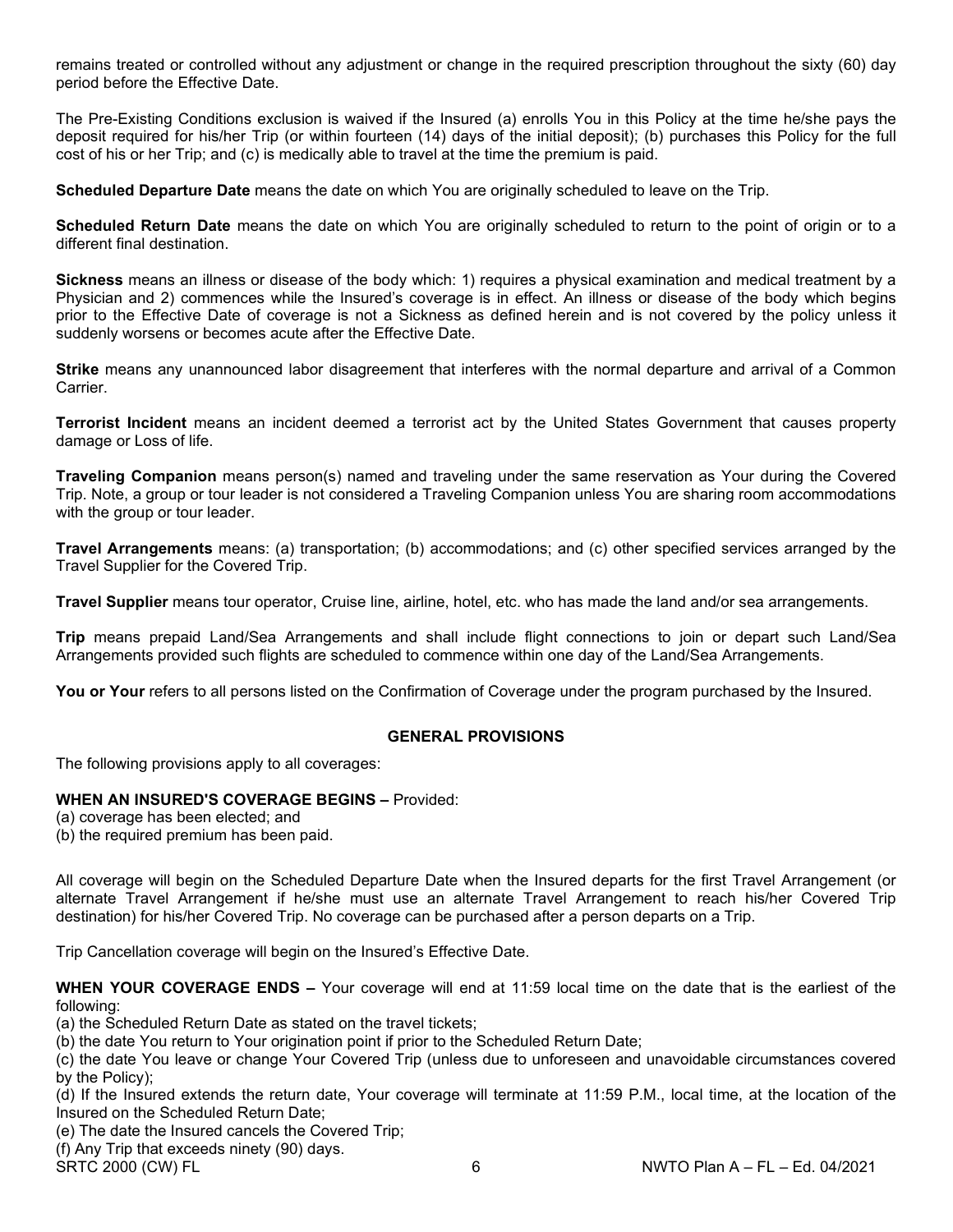**EXTENDED COVERAGE -** Coverage will be extended under the following conditions:

(a) When You commence air travel from Your origination point: within three (3) days before the commencement of the Land/Sea Arrangements, coverage shall apply from the time of departure from the origination point; or (ii) greater than three (3) days before the commencement of the Land/Sea Arrangements, the extension of coverage shall be provided only during Your air travel.

(b) If You return to Your origination point: within three (3) days after the completion of the Land/Sea Arrangements, coverage shall apply until the time of return to the origination point; or (ii) greater than three (3) days after the completion of the Land/Sea Arrangements, the extension of coverage shall be provided only during Your air travel.

(c) If You are a passenger on a scheduled Common Carrier that is unavoidably delayed in reaching the final destination coverage will be extended for the period of time needed to arrive at the final destination.

In no event will coverage be extended for unscheduled extensions to Your Covered Trip for which premium has not been paid in advance.

**ARBITRATION -** Notwithstanding anything in the Policy to the contrary, any claim arising out of or relating to this contract, or its breach, may be settled by arbitration administered by the American Arbitration Association in accordance with its Commercial rules except to the extent provided otherwise in this clause. Judgment upon the award rendered in such arbitration may be entered in any court having jurisdiction thereof. Any arbitration will be by mutual agreement by all parties. All fees and expenses of the arbitration shall be borne by the parties equally.

However, each party will bear the expense of its own counsel, experts, witnesses, and preparation and presentation of proofs. The arbitrators are precluded from awarding punitive, treble or exemplary damages, however so denominated. If more than one Insured is involved in the same dispute arising out of the same Policy and relating to the same loss or claim, all such Insureds will constitute and act as one party for the purposes of the arbitration. Nothing in this clause will be construed to impair the rights of the Insureds to assert several, rather than joint, claims or defenses.

**LEGAL ACTIONS -** No legal action for a claim can be brought against the Company until sixty (60) days after the Company receives proof of Loss. No legal action for a claim can be brought against the Company more than three (3) years after the time required for giving proof of Loss.

**CONTROLLING LAW -** Any part of this Policy that conflicts with the state law where this Policy is issued is changed to meet the minimum requirements of that law.

**SUBROGATION -** To the extent the Company pays for a Loss suffered by You, the Company will take over the rights and remedies You had relating to the Loss. This is known as subrogation. You must help the Company to preserve its rights against those responsible for the Loss. This may involve signing any papers and taking any other steps the Company may reasonably require. If the Company takes over Your rights, You must sign an appropriate subrogation form supplied by the Company.

**The following provisions will apply to Trip Cancellation, Trip Cancellation For Any Reason, Trip Interruption, Trip Delay, Missed Connection, Accidental Death & Dismemberment, Emergency Sickness Medical Expense, Emergency Accident Medical Expense, Emergency Evacuation and Repatriation of Remains:**

**PAYMENT OF CLAIMS** - The Company, or its designated representative, will pay a claim after receipt of acceptable proof of Loss. Benefits for Loss of life are payable to Your beneficiary. If a beneficiary is not otherwise designated by You, benefits for Loss of life will be paid to the first of the following surviving preference beneficiaries:

- a) Your spouse:
- b) Your child or children jointly:
- c) Your parents jointly if both are living or the surviving parent if only one survives:
- d) Your brothers and sisters jointly: or
- e) Your estate.

All other claims will be paid to You. In the event You are a minor, incompetent or otherwise unable to give a valid release for the claim, the Company may make arrangement to pay claims to Your legal guardian, committee or other qualified representative.

All or a portion of all other benefits provided by this Policy may, at the option of the Company, be paid directly to the provider of the service(s). All benefits not paid to the provider will be paid to You.

Any payment made in good faith will discharge the Company's liability to the extent of the claim.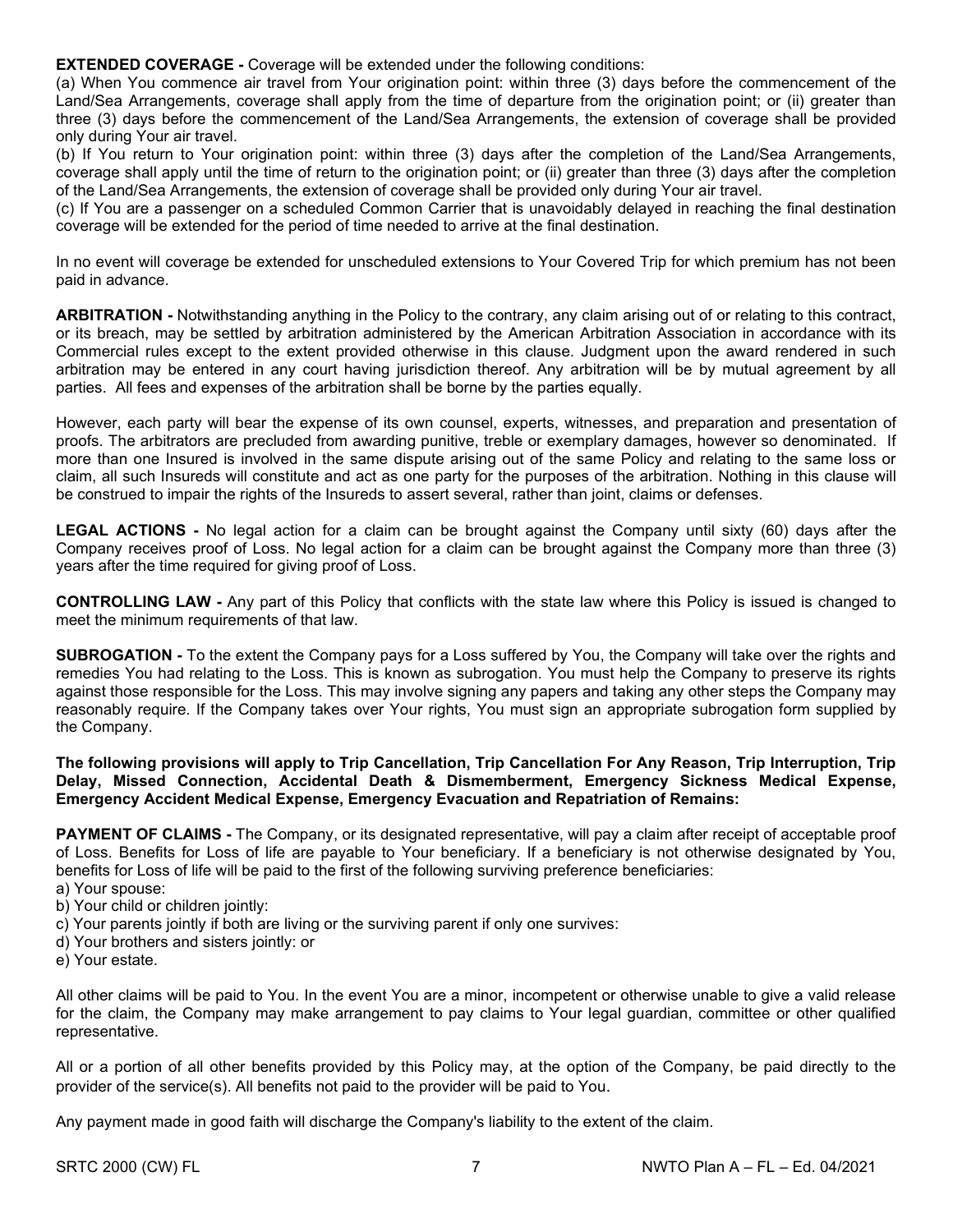The applicable benefit amount will be reduced by the amount of benefits, if any, previously paid by other Insurance Policies. In no event will the Company reimburse You for an amount greater than the amount paid by You.

**NOTICE OF CLAIM -** Written notice of claim must be given by the claimant (either You or someone acting for You) to the Company or its designated representative within twenty (20) days after a covered Loss first begins or as soon as reasonably possible. Notice should include Your name, the Travel Supplier's name and this Policy number. Notice should be sent to the Company's administrative office, at the address shown on the cover page of this Policy, or to the Company's designated representative.

**PROOF OF LOSS -** The Claimant must send the Company, or its designated representative, proof of Loss within ninety (90) days after a covered Loss occurs or as soon as reasonably possible.

**PHYSICAL EXAMINATION AND AUTOPSY -** The Company, or its designated representative, at their own expense, have the right to have You examined as often as reasonably necessary while a claim is pending. The Company, or its designated representative, also has the right to have an autopsy made unless prohibited by law.

#### **The following provisions apply to Baggage/Personal Effects and Baggage Delay coverages:**

**NOTICE OF LOSS -** If Your property covered under this Policy is lost, stolen or damaged, You must:

- (a) notify the Company, or its authorized representative as soon as possible;
- (b) take immediate steps to protect, save and/or recover the covered property:
- (c) give immediate notice to the carrier or bailee who is or may be liable for the loss or damage;
- (d) notify the police or other authority in the case of robbery or theft within twenty-four (24) hours.

**PROOF OF LOSS -** You must furnish the Company, or its designated representative, with proof of Loss. This must be a detailed sworn statement. It must be filed with the Company, or its designated representative within ninety (90) days from the date of Loss. Failure to comply with these conditions shall invalidate any claims under this Policy.

**SETTLEMENT OF LOSS -** Claims for damage and/or destruction shall be paid after acceptable proof of the damage and/or destruction is presented to the Company and the Company has determined the claim is covered. Claims for lost property will be paid after the lapse of a reasonable time if the property has not been recovered. You must present acceptable proof of Loss and the value involved to the Company.

**VALUATION -** The Company will not pay more than the actual cash value of the property at the time of Loss. Damage will be estimated according to Actual Cash Value with proper deduction for depreciation as determined by the Company. At no time will payment exceed what it would cost to repair or replace the property with material of like kind and quality.

**DISAGREEMENT OVER SIZE OF LOSS:** If there is a disagreement about the amount of the Loss either You or the Company can make a written demand for an appraisal. After the demand, You and the Company will each select Your own competent appraiser. After examining the facts, each of the two appraisers will give an opinion on the amount of the Loss. If they do not agree, they will select an arbitrator. Any figure agreed to by two (2) of the three (3) (the appraisers and the arbitrator) will be binding. The appraiser selected by You is paid by You. The Company will pay the appraiser they choose. You will share equally with the Company the cost for the arbitrator and the appraisal process.

#### **TRIP CANCELLATION**

The Company will pay a benefit, up to the Maximum Benefit shown on the Confirmation of Coverage, if the Insured is prevented from taking his/her Covered Trip for any of the following reasons that take place after the Effective Date:

(a) Sickness, Accidental Injury or death of You, a Traveling Companion, or Family Member which results in medically imposed restrictions as certified by a Physician at the time of Loss preventing Your participation in the Trip. A Physician must advise cancellation of the Trip on or before the Scheduled Departure Date;

(b) You or a Traveling Companion being hijacked, quarantined, required to serve on a jury, subpoenaed, the victim of felonious assault within ten (10) days of departure; or having Your principal place of residence made uninhabitable by fire, flood or other natural disaster; or burglary of Your principal place of residence within ten (10) days of departure;

(c) You or a Traveling Companion being directly involved in a traffic Accident substantiated by a police report, while en route to departure;

(d) The death or Hospitalization of Your Host at Destination;

(e) A Terrorist Incident that occurs in a city listed on Your Trip itinerary and within thirty (30) days prior to your Scheduled Departure Date. Benefits are not provided if the Travel Supplier offers a substitute itinerary. This does not include flight connections or other transportation arrangements to reach Your destination. Your Scheduled Departure Date must be no more than fifteen (15) months beyond Your Effective Date. A Terrorist Incident that occurs onboard an in-flight aircraft is not covered;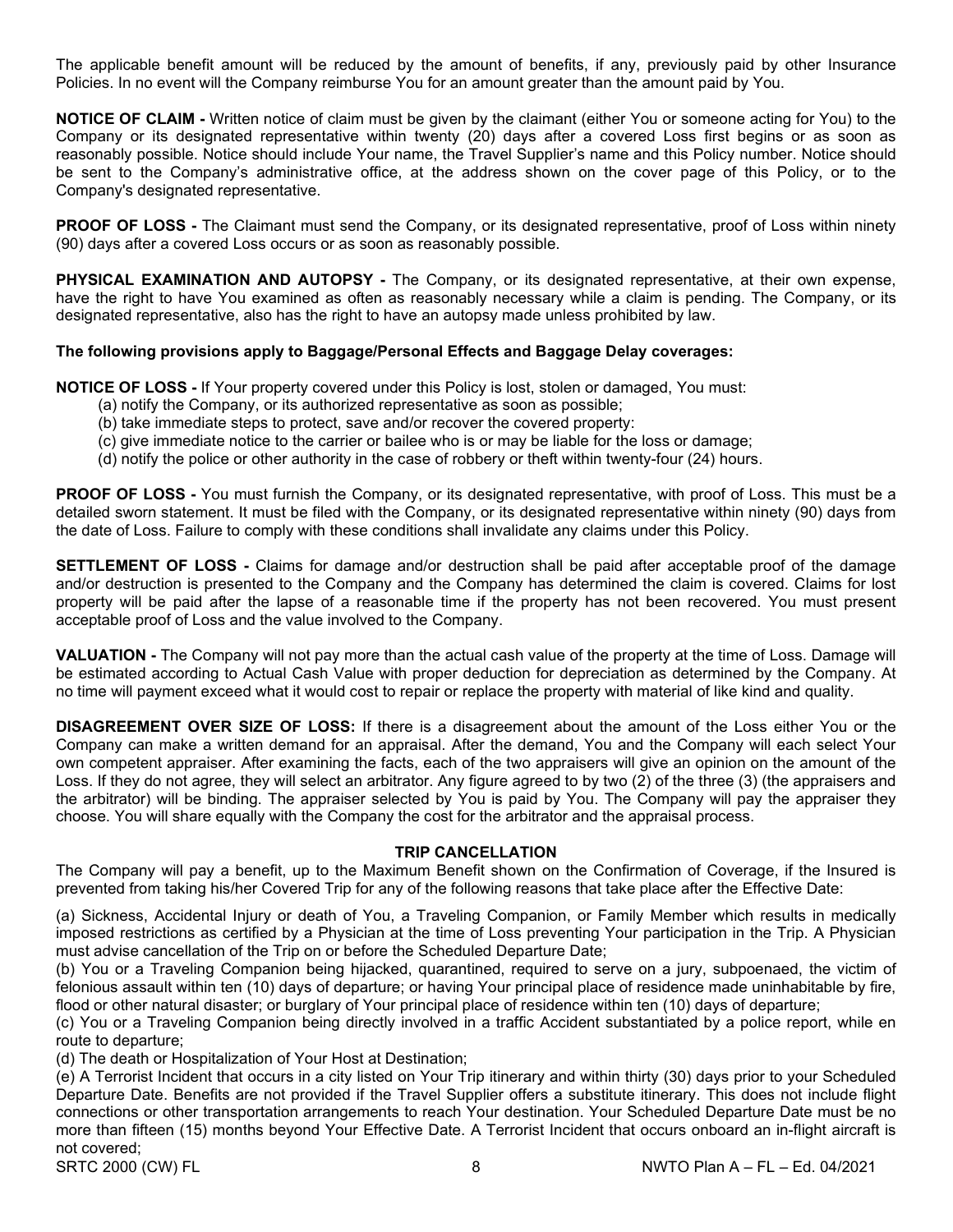(f) The Insured, Traveling Companion or Family Member, who are military personnel, and are called to emergency duty for a natural disaster other than war;

(g) Strike that causes complete cessation of services for at least forty-eight (48) consecutive hours;

(h) You or a Traveling Companion is delayed or has arrangements cancelled by a Common Carrier due to delays resulting from Inclement Weather, mechanical breakdown, or organized labor Strikes that affect public transportation.

(i) Weather that causes complete cessation of services of the Common Carrier for at least forty-eight (48) consecutive hours;

(j) Bankruptcy and/or Default of Your Travel Supplier which occurs more than ten (10) days following Your Effective Date. Coverage is not provided for the Bankruptcy or Default of the agency from whom the Insured purchased the Land/Sea Arrangements. Your Scheduled Departure Date must be no more than fifteen (15) months beyond Your Effective Date. Benefits will be paid due to Bankruptcy or Default of an airline only if no alternate transportation is available. If alternate transportation is available, benefits will be limited to the change fee charged to allow You to transfer to another airline in order to get to Your intended destination; This benefit only applies if the insurance has been purchased within fifteen (15) days of Your initial payment for the Trip and for the full cost of the Trip;

(k) An Insured is terminated, or laid off from employment, subject to five (5) years of continuous employment at the place of employment where terminated.

# **The Company will reimburse You for the following:**

a) non-refundable cancellation charges imposed by Travel Suppliers;

b) airfare cancellation charges for flights commencing within one day of the Land/Sea Arrangements;

If the Insured's Travel Supplier cancels the Insured's covered Trip, the Insured is covered up to \$200.00 for the reissue fee charged by the airline for the tickets or up to \$200.00 for the cost charged by the airline to retain the Insured's frequent flyer miles if not used to purchase the airline ticket in conjunction with this covered Trip. The Insured must have covered the entire cost of the covered Trip including the airfare.

In no event shall the amount reimbursed exceed the amount You prepaid for the Covered Trip.

SPECIAL CONDITIONS: The Insured must advise the Participating Organization and the Company as soon as possible in the event of a claim. The Company will not pay benefits for any additional charges incurred that would not have been charged had the Insured notified the participating Organization as soon as reasonably possible.

#### **SINGLE OCCUPANCY COVERAGE**

The Company will reimburse You, up to the maximum shown on the Confirmation of Coverage, for the additional cost incurred during the Covered Trip as a result of a change in the per person occupancy rate for prepaid Travel Arrangements if a person booked to share accommodations with You has Your Trip delayed, canceled, or interrupted for a covered reason and You do not.

#### **TRIP INTERRUPTION**

The Company will pay a benefit, up to the maximum shown on the Confirmation of Coverage, if You are unable to continue on Your Covered Trip due to:

(a) Sickness, Accidental Injury or death of You, a Traveling Companion, or Family Member which results in medically imposed restrictions as certified by a Physician at the time of Loss preventing Your continued participation in the Trip;

(b) You or a Traveling Companion being hijacked, Quarantined, required to serve on a jury, subpoenaed, the victim of felonious assault during the Trip; having Your principal place of residence made Uninhabitable by fire, flood, volcano, earthquake, hurricane or other natural disaster; or burglary of Your principal place of residence during the Trip;

(c) You or a Traveling Companion being directly involved in a traffic Accident substantiated by a police report, while en route to departure;

(d) The death or Hospitalization of Your Host at Destination;

(e) A Terrorist Incident that occurs in a city listed on Your Trip itinerary during Your scheduled Trip. Benefits are not provided if the Travel Supplier offers a substitute itinerary. Your Scheduled Departure Date must be no more than fifteen (15) months beyond Your Effective Date. .A Terrorist Incident that occurs onboard an in-flight aircraft is not covered. This benefit only applies if the Certificate has been purchased within thirty (30) days of Your initial payment for the Trip and for the full cost of the Trip;

(f) The Insured, Traveling Companion or Family Member, who are military personnel, and are called to emergency duty for a natural disaster other than war;

(g) Bankruptcy and/or Default of the Travel Supplier which occurs during Your Trip and more than ten (10) days following Your Effective Date. Coverage is not provided for the Bankruptcy or Default of the agency from whom the Insured purchased their Land/Sea Arrangements. Your Scheduled Departure Date must be no more than fifteen (15) months beyond Your Effective Date. Benefits will be paid due to Bankruptcy or Default of an airline only if no alternate transportation is available. If alternate transportation is available, benefits will be limited to the change fee charged to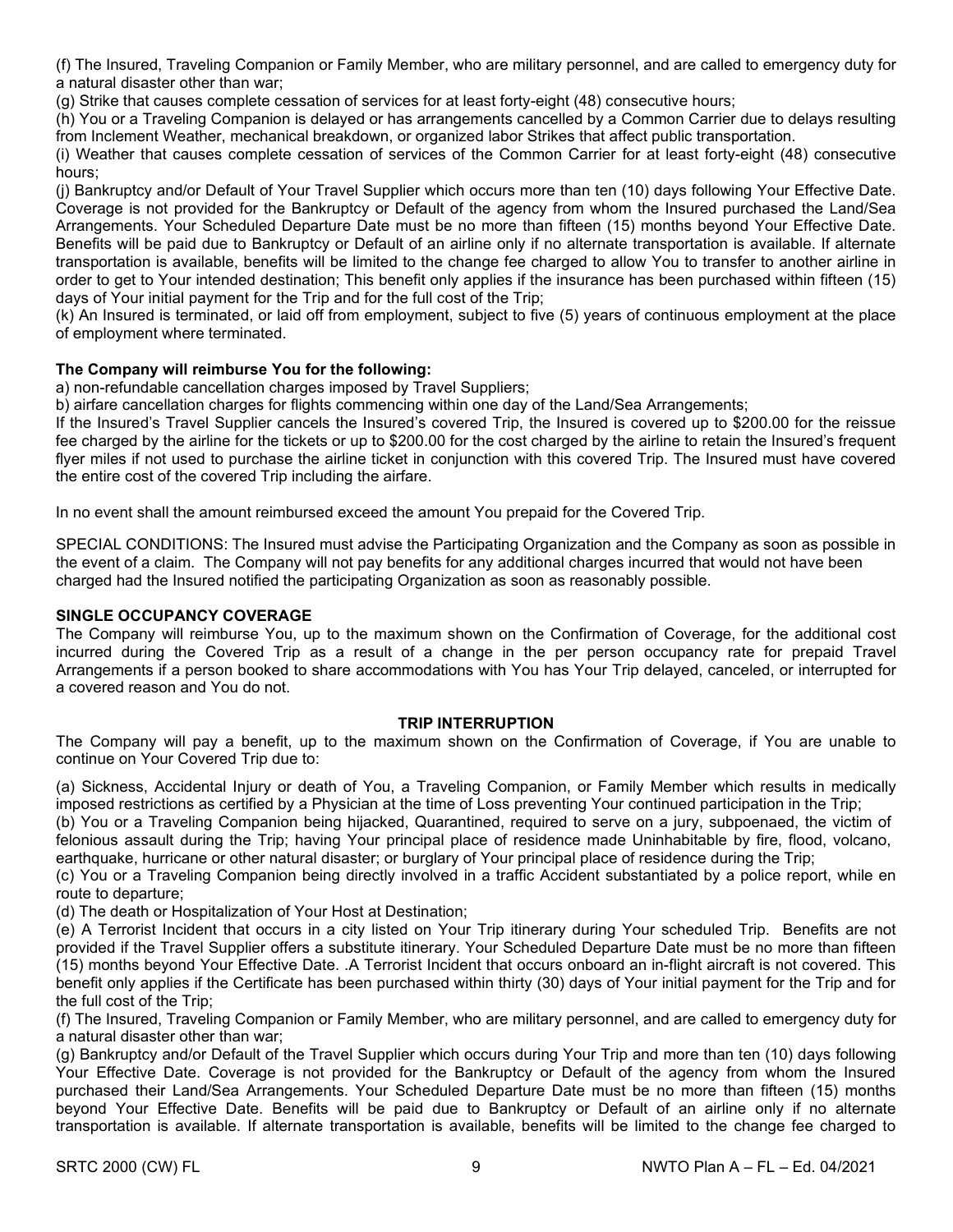allow the Insured to transfer to another airline in order to get to Your intended destination. This benefit only applies if the insurance has been purchased within fifteen (15) days of Your initial payment for the Trip and for the full cost of the Trip; (h) An Insured is terminated, or laid off from employment, subject to five (5) years of continuous employment at the place

of employment where terminated; (i) Strike that causes complete cessation of services for at least forty-eight (48) consecutive hours;

(j) You or a Traveling Companion is delayed or has arrangements cancelled by a Common Carrier due to delays resulting from Inclement Weather, mechanical breakdown, or organized labor Strikes that affect public transportation;

(k) Weather that causes complete cessation of services of the Common Carrier for at least forty-eight (48) consecutive hours.

#### **The Company will pay for the following:**

a) unused, non-refundable land or sea expenses prepaid to the Travel Suppliers;

b) the airfare paid less the value of applied credit from an unused return travel ticket, to return home or rejoin the original Land/Sea Arrangements limited to the cost of one-way economy airfare (or similar quality as originally issued ticket) by scheduled carrier, from the point of destination to the point of origin shown on the original travel tickets.

In no event shall the amount reimbursed exceed the amount You prepaid for the Covered Trip.

#### **TRIP DELAY**

The Company will reimburse the Insured for Covered Expenses on a one-time basis, up to the maximum shown in the Confirmation of Coverage, if the Insured is delayed en route to or from the Covered Trip for twelve (12) or more hours due to a defined Hazard:

#### **Covered Expenses include:**

(a) Any prepaid, unused, non-refundable land and water accommodations;

- (b) Any reasonable additional expenses incurred;
- (c) An Economy Fare from the point where the You ended Your Covered Trip to a destination where You can catch up to the Covered Trip; or
- (d) A one-way Economy Fare to return You to Your originally scheduled return destination.

# **MISSED CONNECTION**

This benefit covers missed Cruise or tour departures that result from cancellation or delay (for three (3) or more hours) of all regularly scheduled airline flights due to Inclement Weather or any Common Carrier caused delay. Maximum benefits of up to the amount shown in the Confirmation of Coverage are provided to cover additional transportation expenses needed for You to join the departed Cruise or tour, reasonable accommodation and meal expenses (up to the amount shown in the Confirmation of Coverage) and nonrefundable trip payments for the unused portion of Your Cruise or tour. Coverage is secondary to any compensation provided by a Common Carrier. Coverage will not be provided to individuals who are able to meet their scheduled departure but cancel their Cruise or tour due to Inclement Weather.

#### **ACCIDENTAL DEATH AND DISMEMBERMENT**

The Company will pay the percentage of the Principal Sum shown in the Table of Losses when You, as a result of an Accidental Injury occurring during the Covered Trip, sustain a Loss shown in the Table below. The Loss must occur within three hundred sixty-five (365) days after the date of the Accident causing the Loss.

The Principal Sum is shown on the Confirmation of Coverage. The maximum benefits for any one single Accident is limited to \$15,000,000 for all persons insured under this Policy. If more than one Loss is sustained, as the result of an Accident, the amount payable shall be the largest amount of a sustained Loss shown in the Table of Losses.

| <b>TABLE OF LOSSES</b>                   |                              |  |
|------------------------------------------|------------------------------|--|
| Loss of:                                 | Percentage of Principal Sum: |  |
| Life                                     | 100%                         |  |
| Both hands or both feet                  | 100%                         |  |
| Sight of both eyes                       | 100%                         |  |
| One hand and one foot                    | 100%                         |  |
| Either hand or foot and sight of one eye | 100%                         |  |
| Either hand or foot                      | 50%                          |  |
| Sight of one eye                         | 50%                          |  |
| Speech and hearing in both ears          | 100%                         |  |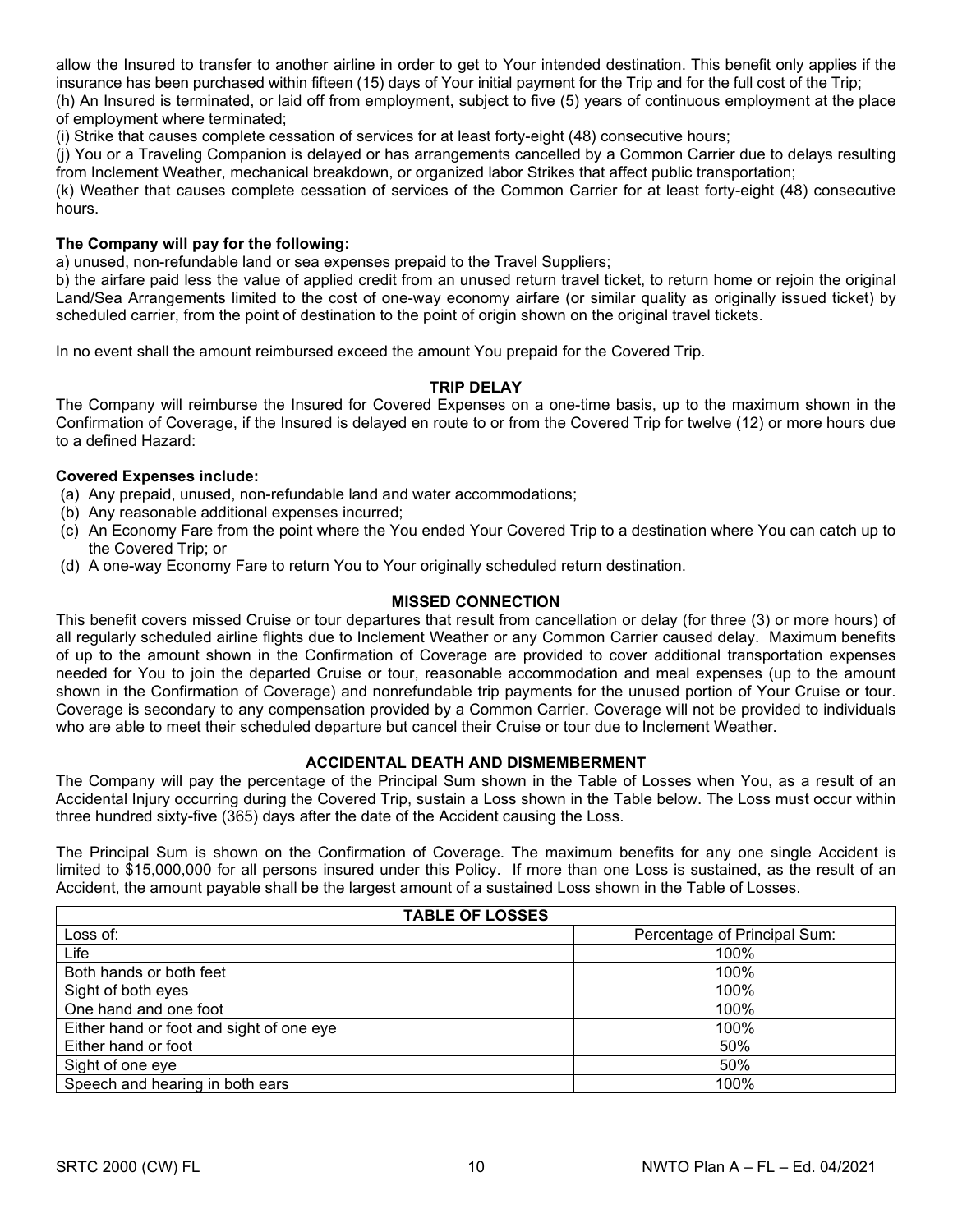| $C_{\text{naom}}$                                | 50% |
|--------------------------------------------------|-----|
| Hearing<br>-in<br>ears<br>both                   | 50% |
| and<br>index<br>tinger<br>∵of same hand<br>⊺humb | 25% |

"Loss" with regard to:

- 1. hand or foot, means actual complete severance through and above the wrist or ankle joints;
- 2. eye means an entire and irrecoverable Loss of sight;
- 3. speech or hearing means entire and irrecoverable Loss of speech or hearing of both ears; and
- 4. thumb and index finger means actual severance through or above the joint that meets the finger at the palm.

#### EXPOSURE

The Company will pay benefits for covered Losses that result from Your being unavoidably exposed to the elements due to an Accident. The Loss must occur within three hundred sixty-five (365) days after the event that caused the exposure.

#### DISAPPEARANCE

The Company will pay benefits for Loss of life if Your body cannot be located one year after Your disappearance due to an Accident.

# **EMERGENCY SICKNESS MEDICAL EXPENSE**

The Company will pay benefits up to the maximum shown on the Confirmation of Coverage, if You incur Covered Medical Expenses as a result of Emergency Treatment of a Sickness that first manifests itself during the Covered Trip.

Emergency Treatment means necessary medical treatment, including services and supplies, which must be performed during the Covered Trip due to the serious and acute nature of the Sickness.

Covered Medical Expenses are necessary services and supplies that are recommended by the attending Physician. They include but are not limited to:

(a) the services of a Physician;

(b) charges for Hospital confinement and use of operating rooms; Hospital or ambulatory medical-surgical center services (this will also include expenses for a cruise ship cabin or hotel room, not already included in the cost of Your Covered Trip, if recommended as a substitute for a hospital room for recovery from a Sickness);

- (c) charge for anesthetics (including administration); x-ray examinations or treatments, and laboratory tests;
- (d) ambulance service;
- (e) drugs, medicines, prosthetics and therapeutic services and supplies.

The Company will not pay benefits in excess of the reasonable and customary charges. Reasonable and customary charges mean charges commonly used by Physicians in the locality in which care is furnished. The Company will not cover any expenses provided by another party at no cost to You or already included within the cost of the Trip.

If You are Hospitalized due to a Sickness which first occurred during the course of the scheduled Trip beyond the date of the Scheduled Return Date, coverage will be extended until You are released from the Hospital or until maximum benefits under this Policy have been paid.

#### **EXCESS INSURANCE LIMITATION**

The insurance provided by this Policy shall be in excess of all other valid and collectible insurance or indemnity. If at the time of the occurrence of any Loss there is other valid and collectible insurance or indemnity in place, the Company shall be liable only for the excess of the amount of Loss, over the amount of such other insurance or indemnity, and applicable deductible.

#### **EMERGENCY ACCIDENT MEDICAL EXPENSE**

The Company will pay benefits up to the maximum shown on the Confirmation of Coverage, if You incur Covered Medical Expenses for Emergency Treatment of an Accidental Injury that occurs during the Covered Trip.

Emergency Treatment means necessary medical treatment, including services and supplies, which must be performed during the Covered Trip due to the serious and acute nature of the Accidental Injury.

Covered Medical Expenses are necessary services and supplies that are recommended by the attending Physician. They include, but are not limited to:

(a) the services of a Physician;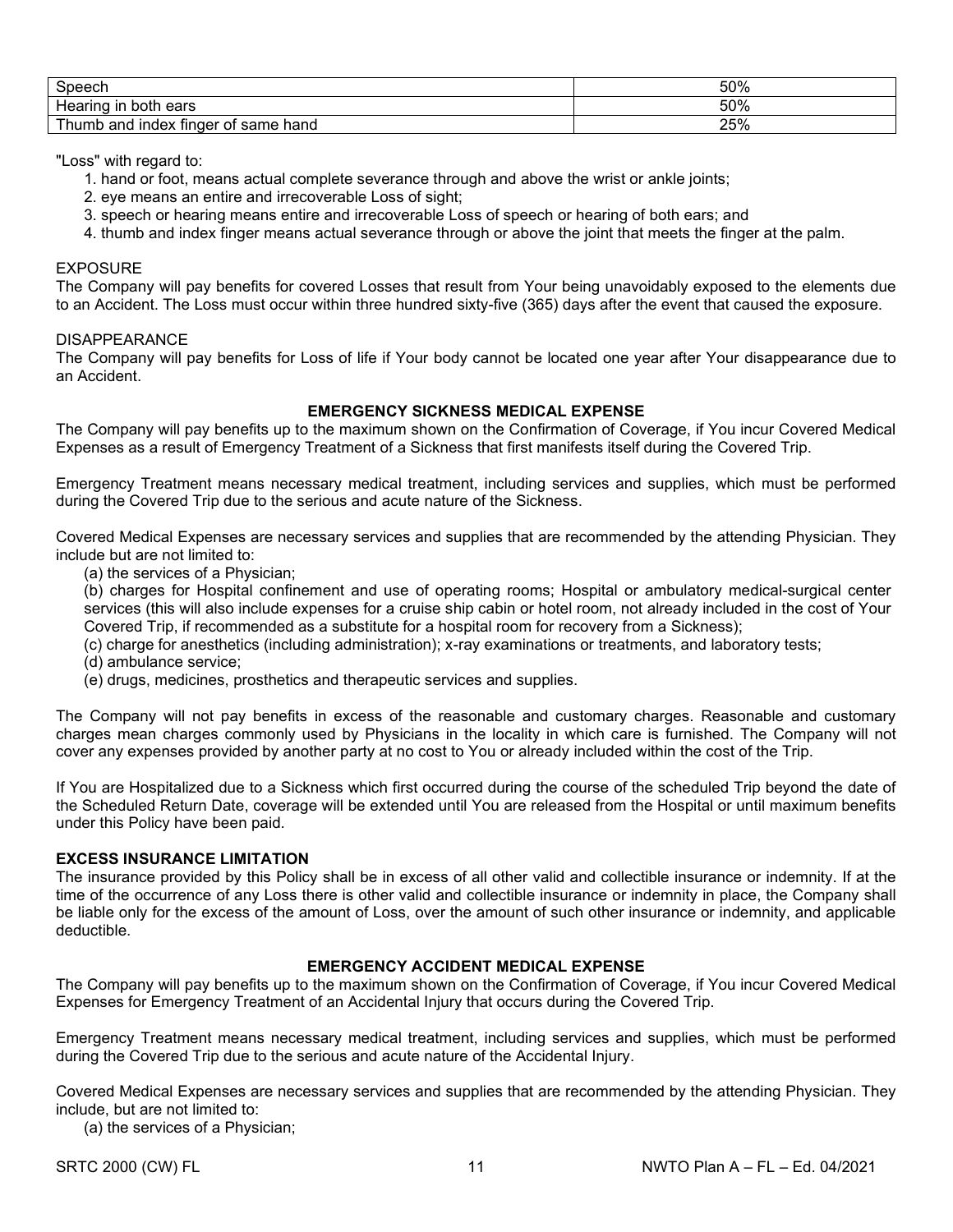(b) charges for Hospital confinement and use of operating rooms; Hospital or ambulatory medical-surgical center services (this will also include expenses for a cruise ship cabin or hotel room, not already included in the cost of Your Covered Trip, if recommended as a substitute for a hospital room for recovery from an Injury);

- (c) charge for anesthetics (including administration); x-ray examinations or treatments, and laboratory tests;
- (d) ambulance service;
- (e) drugs, medicines, prosthetics and therapeutic services and supplies.

The Company will not pay benefits in excess of the reasonable and customary charges. Reasonable and customary charges mean charges commonly used by Physicians in the locality in which care is furnished. The Company will not cover any expenses provided by another party at no cost to You or already included within the cost of the Trip.

The Company will pay benefits for emergency dental treatment for Accidental Injury to sound natural teeth.

If You are Hospitalized due to an Accidental Injury which first occurred during the course of the scheduled Trip beyond the date of the Scheduled Return Date, coverage will be extended until You are released from the Hospital or until maximum benefits under this Policy have been paid.

#### **EXCESS INSURANCE LIMITATION**

The insurance provided by this Policy shall be in excess of all other valid and collectible insurance or indemnity. If at the time of the occurrence of any Loss there is other valid and collectible insurance or indemnity in place, the Company shall be liable only for the excess of the amount of Loss, over the amount of such other insurance or indemnity, and applicable deductible.

#### **EMERGENCY EVACUATION**

The Company will pay benefits for Covered Expenses incurred, up to the maximum shown on the Confirmation of Coverage, if an Accidental Injury or Sickness commencing during the course of the Covered Trip results in the necessary Emergency Evacuation of You. An Emergency Evacuation must be ordered by a Physician who certifies that the severity of Your Accidental Injury or Sickness warrants Your Emergency Evacuation.

Emergency Evacuation means:

(a) the Insured's medical condition warrants immediate transportation from the place where the Insured is injured or sick to the nearest Hospital where appropriate medical treatment can be obtained;

(b) after being treated at a local Hospital, Your medical condition warrants transportation to the United States where the Insured resides, to obtain further medical treatment or to recover; or

(c) both (a) and (b), above.

Covered Expenses are reasonable and customary expenses for necessary transportation, related medical services and medical supplies incurred in connection with the Emergency Evacuation of the Insured. All transportation arrangements made for evacuating You must be by the most direct and economical route possible. Expenses for transportation must be:

- (a) recommended by the attending Physician;
- (b) required by the standard regulations of the conveyance transporting You; and
- (c) authorized in advance by the Company or its authorized representative.

Transportation of Dependent Children: If the Insured is in the Hospital following a covered Emergency Evacuation, the Company will return Your Dependent Children, who are under nineteen (19) years of age and accompanying him/her on the scheduled Trip, to their home, with an attendant if necessary.

Transportation to Join You: If You are traveling alone and are in a Hospital alone for more than seven (7) consecutive days or if the attending Physician certifies that due to Your Injury or Sickness, You will be required to stay in the Hospital for more than seven (7) consecutive days, upon request the Company will bring a person, chosen by You, for a single visit to and from Your bedside.

Transportation services are provided if authorized in advance by the assistance provider and are limited to necessary Economy Fares less the value of applied credit from unused travel tickets, if applicable.

Transportation means any Common Carrier, or other land, water or air conveyance, required for an Emergency Evacuation and includes air ambulances, land ambulances and private motor vehicles.

The Company will not cover any expenses provided by another party at no cost to the Insured or already included within the cost of the Covered Trip.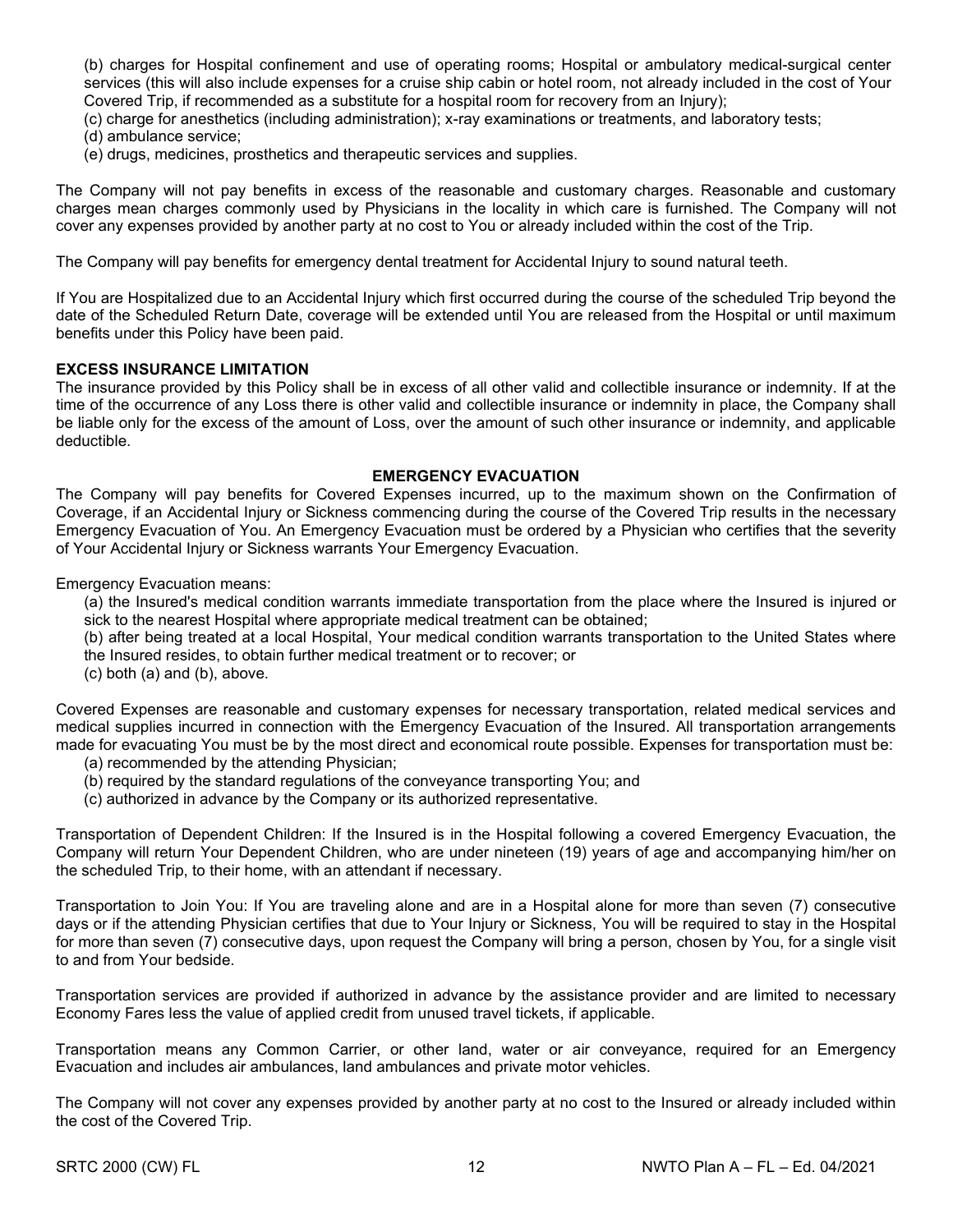#### **REPATRIATION OF REMAINS**

The Company will pay the reasonable Covered Expenses incurred to return Your body to Your primary residence if You die during the Covered Trip. This will not exceed the maximum shown on the Confirmation of Coverage.

Covered Expenses include, but are not limited to, expenses for embalming, cremation, casket for transport and transportation.

#### **BAGGAGE/PERSONAL EFFECTS**

The Company will reimburse the Insured, up to the maximum shown on the Schedule, for Loss, theft or damage to baggage and personal effects, provided the Insured has taken all reasonable measures to protect, save and/or recover his/her property at all times. The baggage and personal effects must be owned by and accompany the Insured during the Covered Trip.

This coverage is secondary to any coverage provided by a Common Carrier.

There will be a per article limit shown on the Confirmation of Coverage.

There will be a combined maximum limit shown on the Confirmation of Coverage for the following:

jewelry; watches; articles consisting in whole or in part of silver, gold or platinum; furs; articles trimmed with or made mostly of fur; cameras and their accessories and related equipment.

The Company will pay the lesser of the following:

(a) Actual Cash Value at time of Loss, theft or damage to baggage and personal effects, less depreciation as determined by the Company; or

(b) the cost of repair or replacement.

#### EXTENSION OF COVERAGE

If You checked Your property with a Common Carrier and delivery is delayed, coverage for Baggage/Personal Effects will be extended until the Common Carrier delivers the property.

#### **BAGGAGE DELAY (Outward Journey Only)**

The Company will reimburse You for the expense of necessary personal effects, up to the maximum shown on the Confirmation of Coverage, if Your Checked Baggage is delayed or misdirected by a Common Carrier for more than twelve (12) hours, while on a Covered Trip.

You must be a ticketed passenger on a Common Carrier.

Additionally, all claims must be verified by the Common Carrier who must certify the delay or misdirection and receipts for the purchases must accompany any claim.

#### **LIMITATIONS AND EXCLUSIONS**

**The following exclusions apply to Trip Cancellation, Trip Interruption, Trip Delay, Missed Connection, Accidental Death & Dismemberment, Emergency Sickness Medical Expense, Emergency Accident Medical Expense, Emergency Evacuation, and Repatriation of Remains:**

Loss caused by or resulting from:

- 1. Pre-Existing Conditions, as defined in the Definitions section (except Emergency Evacuation and Repatriation of Remains),
- 2. suicide, attempted suicide or any intentionally self-inflicted injury while sane or insane (unless results in the death of a non-traveling immediate Family Member);
- 3. intentionally self-inflicted injuries;
- 4. war, invasion, acts of foreign enemies, hostilities between nations (whether declared or not), civil war;
- 5. participation in any military maneuver or training exercise or any Loss starting while You are in the service of the armed forces of any country. Orders to active military service for training purposes of two months or less will not constitute service in the armed forces;
- 6. piloting or learning to pilot or acting as a member of the crew of any aircraft;
- 7. mental or emotional disorders, unless Hospitalized;
- 8. participation as a professional in athletics;
- 9. being under the influence of drugs or intoxicants, unless prescribed by a Physician, unless results in the death of a non-traveling immediate Family Member;
- 10. commission or the attempt to commit a criminal act;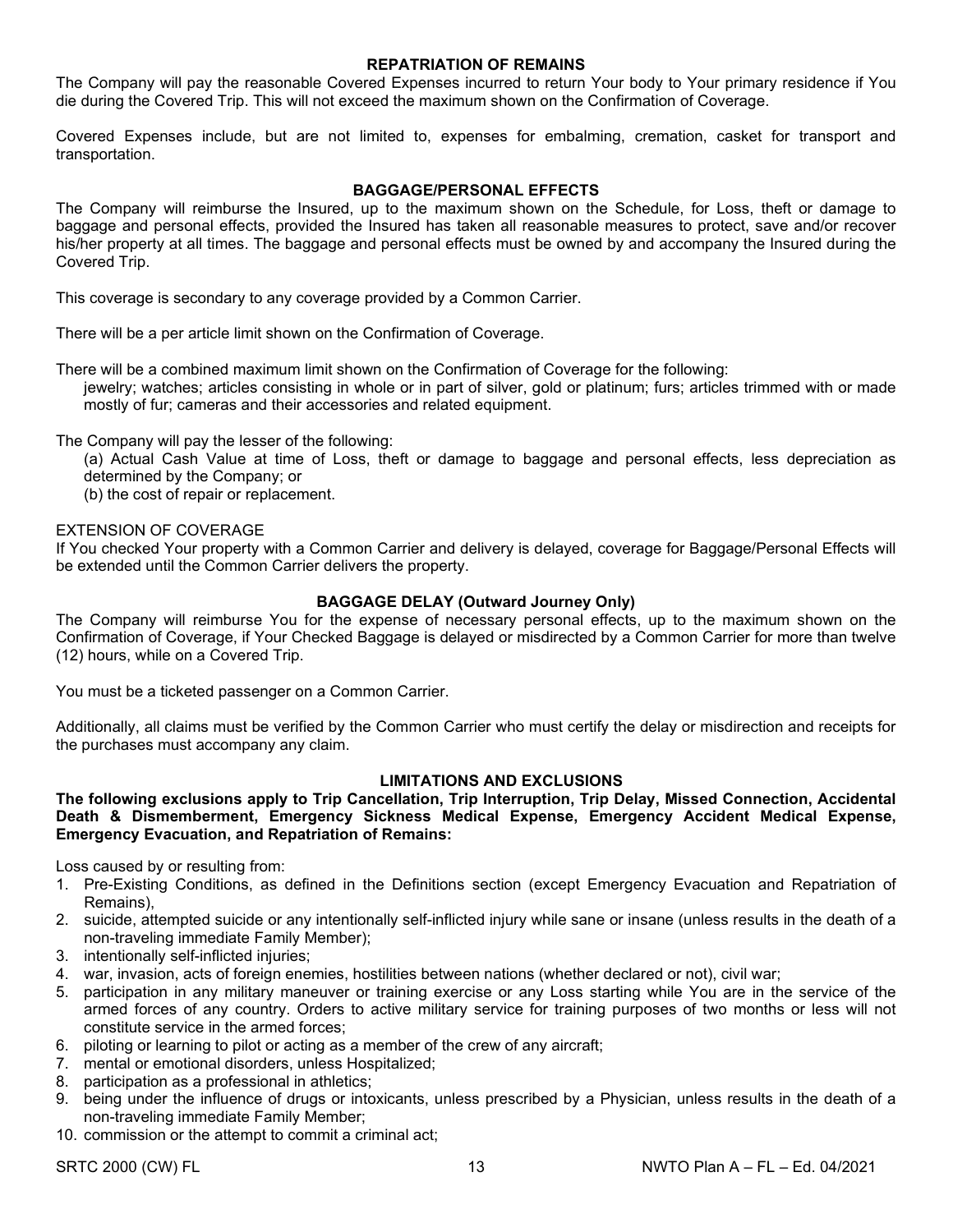- 11. participating in bodily contact sports; skydiving; hang-gliding; parachuting; mountaineering; any race; bungee cord jumping; speed contest (speed contest shall not include any of the regatta races;) scuba diving unless accompanied by a dive master or if the depth exceeds one hundred (100) feet; spelunking or caving; heliskiing; extreme skiing;
- 12. dental treatment except as a result of an injury to sound natural teeth within twelve (12) months of the Accidental Injury;
- 13. any non-emergency treatment or surgery, routine physical examinations, hearing aids, eye glasses or contact lenses;
- 14. pregnancy and childbirth (except for complications of pregnancy); except if Hospitalized;
- 15. curtailment or delayed return for other than covered reasons;
- 16. traveling for the purpose of securing medical treatment;
- 17. services not shown as covered;
- 18. directly or indirectly, the actual, alleged or threatened discharge, dispersal, seepage, migration, escape, release or exposure to any hazardous biological, chemical, nuclear radioactive material, gas, matter or contamination;
- 19. confinement or treatment in a government Hospital; however, the United States government may recover or collect benefits under certain conditions;
- 20. care or treatment that is not Medically Necessary;
- 21. care or treatment for which compensation is payable under Worker's Compensation Law, any Occupational Disease law; the 4800 Time Benefit plan or similar legislation;
- 22. care or treatment that is payable under any Insurance policy that does not require deductible and/or coinsurance payments by You;
- 23. Injury or Sickness when traveling against the advice of a Physician;
- 24. cosmetic surgery except for: reconstructive surgery incidental to or following surgery for trauma, or infection or other covered disease of the part of the body reconstructed, or to treat a congenital malformation of a child.

#### **The following exclusions apply to Baggage/Personal Effects and Baggage Delay:**

The Company will not provide benefits for any loss or damage to:

- 1. animals;
- 2. automobiles and automobile equipment;
- 3. boats or other vehicles or conveyances;
- 4. trailers;
- 5. motors;
- 6. motorcycles;
- 7. aircraft;
- 8. bicycles (except when checked as baggage with a Common Carrier);
- 9. household effects and furnishing;
- 10. antiques and collector's items;
- 11. eye glasses, sunglasses or contact lenses;
- 12. artificial teeth and dental bridges;
- 13. hearing aids;
- 14. prosthetic limbs;
- 15. prescribed medications;
- 16. keys, money, stamps, securities and documents;
- 17. tickets;
- 18. credit cards;
- 19. professional or occupational equipment or property, whether or not electronic business equipment;
- 20. personal computers, telephones, computer hardware or software;
- 21. sporting equipment if loss or damage results from the use thereof.

#### **Any Loss caused by or resulting from the following is excluded:**

- 1. breakage of brittle or fragile articles;
- 2. wear and tear or gradual deterioration;
- 3. insects or vermin;
- 4. inherent vice or damage while the article is actually being worked upon or processed;
- 5. confiscation or expropriation by order of any government;
- 6. war or any act of war whether declared or not;
- 7. theft or pilferage while left unattended in any vehicle;
- 8. mysterious disappearance;
- 9. property illegally acquired, kept, stored or transported;
- 10. insurrection or rebellion;
- 11. imprudent action or omission;
- 12. property shipped as freight or shipped prior to the Scheduled Departure Date.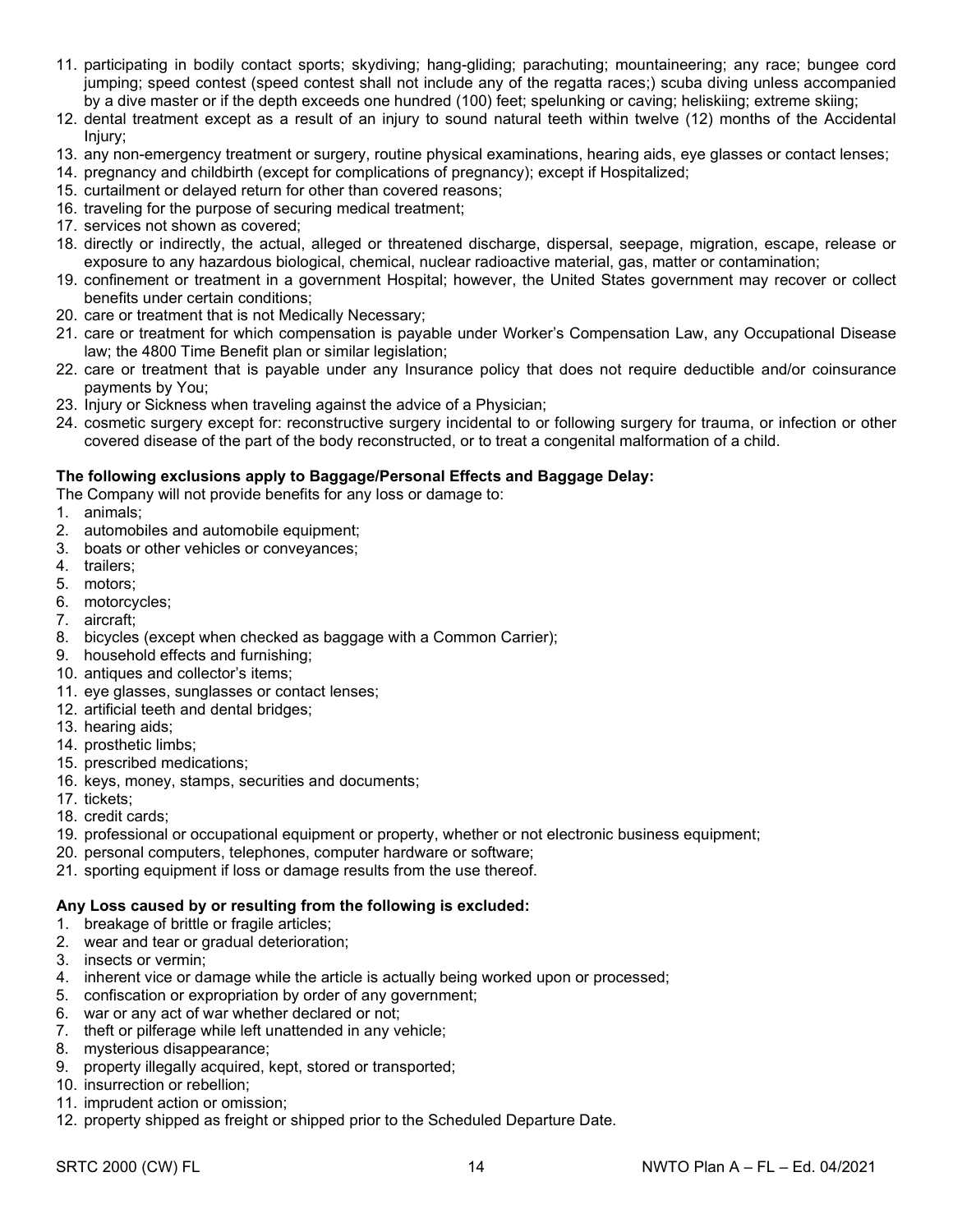**INSURANCE WITH OTHER INSURERS:** If there be other valid coverage, not with this Company, providing benefits for the same Loss on a provision of service basis or on an expense incurred basis and of which this Company has not been given written notice prior to the occurrence or commencement of Loss, the only liability under any expense incurred coverage of this policy shall be for such proportion of the Loss as the amount which would otherwise have been payable hereunder plus the total of the like amounts under all such other valid coverages for the same Loss of which this insurer had notice bears to the total like amounts under all valid coverages for such Loss, and for the return of such portion of the premiums paid as shall exceed the pro-rata portion for the amount so determined. For the purpose of applying this provision when other coverage is on a provision of service basis, the "like amount" of such other coverage shall be taken as the amount which the services rendered would have cost in the absence of such coverage.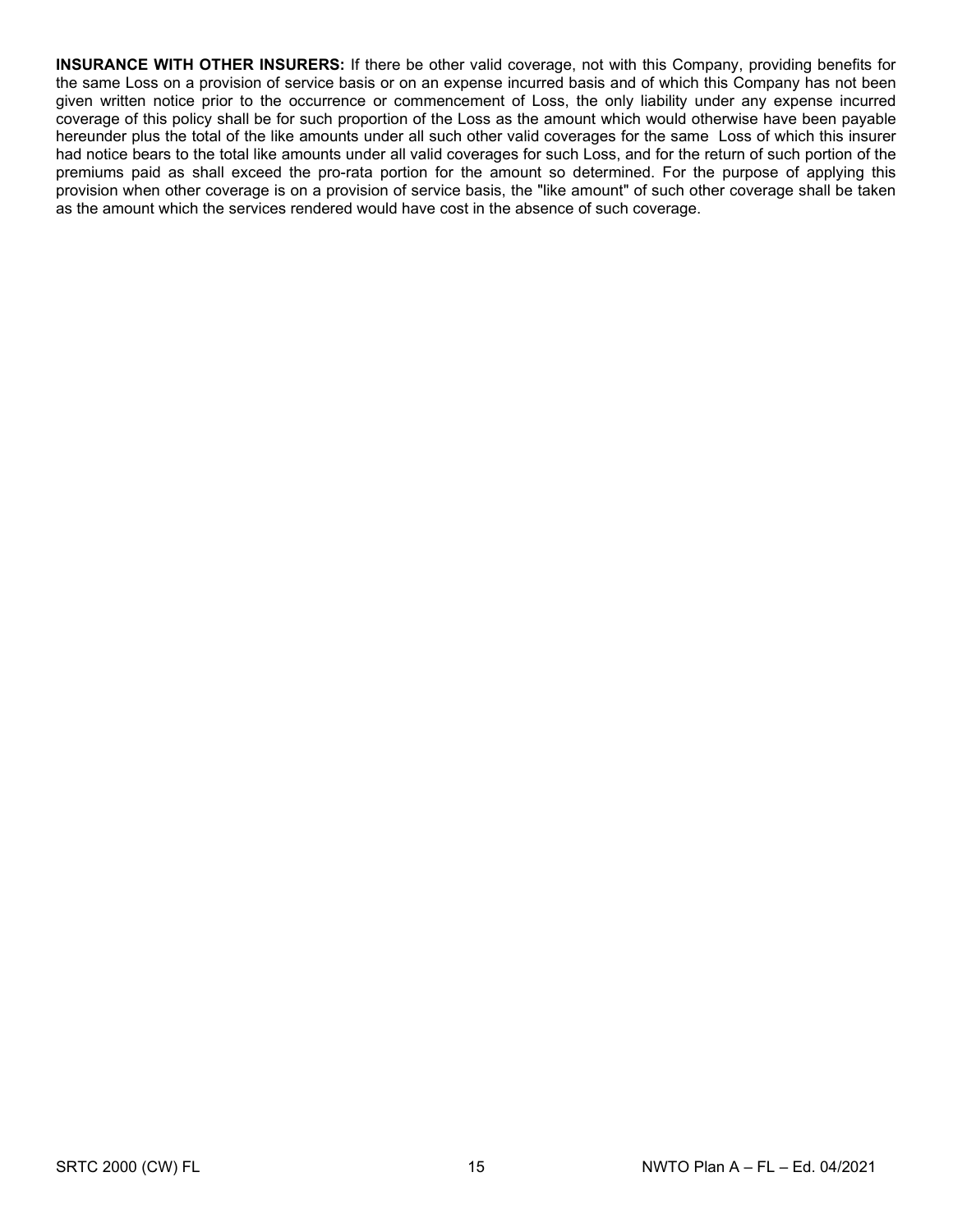

**FACTS**

# **WHAT DOES NATIONWIDE DO WITH YOUR PERSONAL INFORMATION?**

| Why?  | Financial companies choose how they share your personal information. Federal and state law<br>gives consumers the right to limit some but not all sharing. Federal and state law also requires |
|-------|------------------------------------------------------------------------------------------------------------------------------------------------------------------------------------------------|
|       |                                                                                                                                                                                                |
|       | us to tell you how we collect, share, and protect your personal information. Please read this                                                                                                  |
|       | notice carefully to understand what we do.                                                                                                                                                     |
| What? | The types of personal information we collect and share depend on the product or service you                                                                                                    |
|       | have with us. This information can include:                                                                                                                                                    |
|       | Social Security number, government issued identification, and contact                                                                                                                          |
|       | information                                                                                                                                                                                    |
|       | Policy, account, and contract information                                                                                                                                                      |
|       | Credit reports and other consumer reports                                                                                                                                                      |
| How?  | All financial companies need to share customers' personal information to run their everyday                                                                                                    |
|       | business. In the section below, we list the reasons financial companies can share their                                                                                                        |
|       | customers' personal information; the reasons Nationwide chooses to share; and whether you can                                                                                                  |
|       | limit this sharing.                                                                                                                                                                            |

| Reasons we can share your personal information                      | <b>Does Nationwide share?</b> | $\sqrt{\frac{1}{1}}$ Can you limit this<br>sharing? |
|---------------------------------------------------------------------|-------------------------------|-----------------------------------------------------|
| For our everyday business purposes— such as to process your         | Yes                           | No.                                                 |
| transactions, maintain your account(s), respond to court orders and |                               |                                                     |
| legal investigations, or report to credit bureaus                   |                               |                                                     |
| For our marketing purposes— to offer our products and services      | Yes                           | No.                                                 |
| to you                                                              |                               |                                                     |
| For joint marketing with other financial companies                  | <b>Yes</b>                    | No.                                                 |
| For our affiliates' everyday business purposes— information         | Yes                           | No.                                                 |
| about your transactions and experiences                             |                               |                                                     |
| For our affiliates' everyday business purposes-information          | Yes                           | Yes                                                 |
| about your creditworthiness                                         |                               |                                                     |
| For our affiliates to market to you                                 | <b>Yes</b>                    | Yes                                                 |
| For nonaffiliates to market to you                                  | <b>Yes</b>                    | Yes                                                 |

| To limit our sharing | Call us toll free at 1-866-280-1809 and our menu will prompt you through your choices.<br>$\bullet$                                                                                                                                                                                                                                                                                     |
|----------------------|-----------------------------------------------------------------------------------------------------------------------------------------------------------------------------------------------------------------------------------------------------------------------------------------------------------------------------------------------------------------------------------------|
|                      | If you have previously opted out, your preference remains on file and you do not need to opt<br>out again.                                                                                                                                                                                                                                                                              |
|                      | Please have your account or policy number handy when you call.<br>Please note: If you are a <i>new</i> customer, we can begin sharing your information 30 days from the<br>date we sent this notice. When you are <i>no longer</i> our customer, we continue to share your<br>information as described in this notice. However, you can contact us at any time to limit our<br>sharing. |
|                      | 1-800-753-1000                                                                                                                                                                                                                                                                                                                                                                          |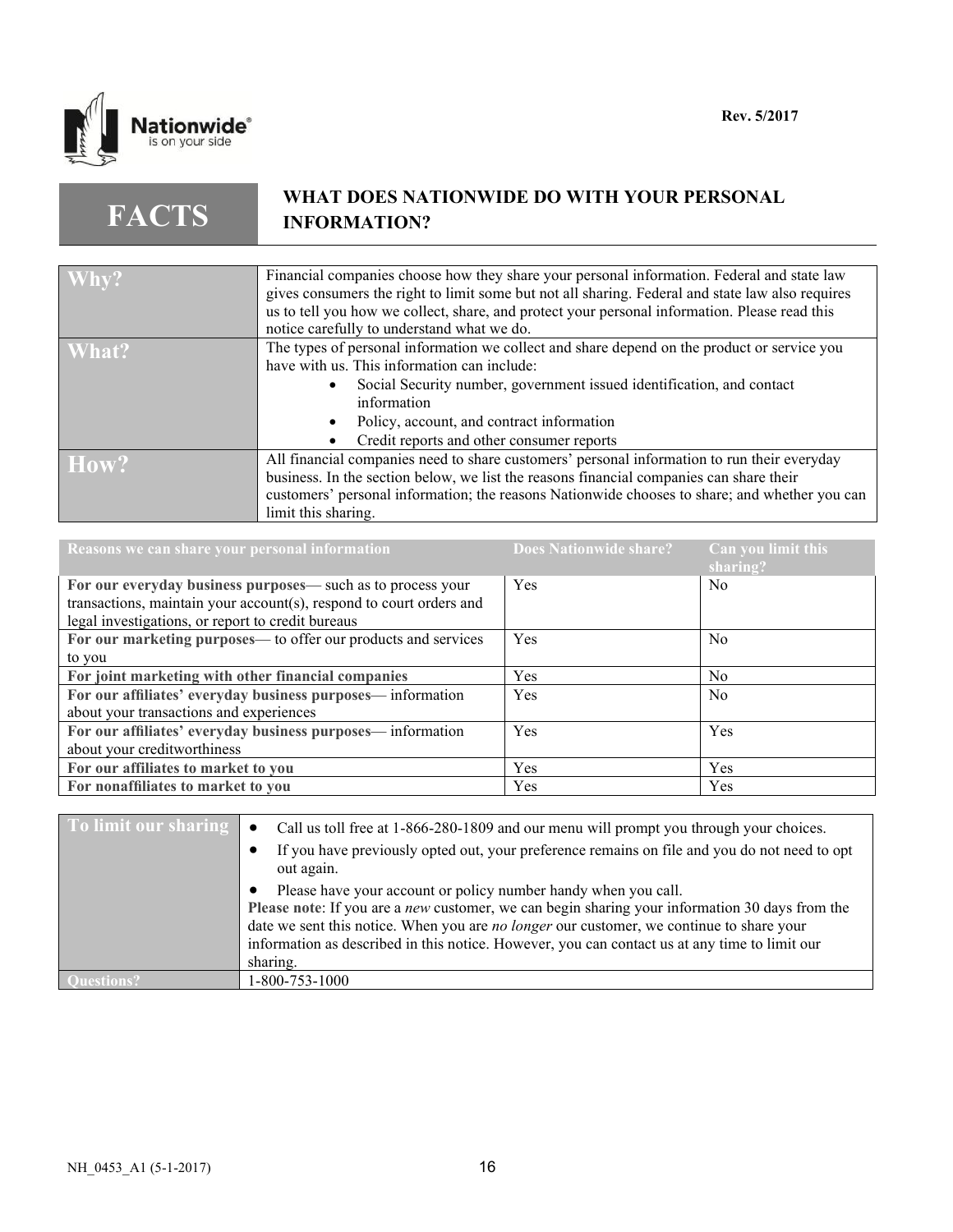| Who we are                                               |                                                                                                                                                                                                                                                                                                        |  |
|----------------------------------------------------------|--------------------------------------------------------------------------------------------------------------------------------------------------------------------------------------------------------------------------------------------------------------------------------------------------------|--|
| Who is providing this notice?                            | Nationwide Life Insurance Company                                                                                                                                                                                                                                                                      |  |
| <b>What we do</b>                                        |                                                                                                                                                                                                                                                                                                        |  |
| How does Nationwide protect my personal<br>information?  | To protect your personal information from unauthorized access and use, we<br>use security measures that comply with federal and state law. These measures<br>include computer safeguards and secured files and buildings. We limit access<br>to your information to those who need it to do their job. |  |
| How does Nationwide collect my personal                  | We collect your personal information, for example, when you:                                                                                                                                                                                                                                           |  |
| information?                                             | Apply for insurance                                                                                                                                                                                                                                                                                    |  |
|                                                          | Make a payment or file a claim                                                                                                                                                                                                                                                                         |  |
|                                                          | Conduct business with us<br>We also collect your personal information from others, such as credit bureaus,<br>affiliates, or other companies.                                                                                                                                                          |  |
| Why can't I limit all sharing?                           | Federal and state law gives you the right to limit only:                                                                                                                                                                                                                                               |  |
|                                                          | Sharing for affiliates' everyday business purposes-information about<br>your creditworthiness;                                                                                                                                                                                                         |  |
|                                                          | Affiliates from using your information to market to you; and                                                                                                                                                                                                                                           |  |
|                                                          | Sharing for nonaffiliates to market to you.                                                                                                                                                                                                                                                            |  |
|                                                          | State laws and individual companies may give you additional rights to limit                                                                                                                                                                                                                            |  |
|                                                          | sharing. See below for more information.                                                                                                                                                                                                                                                               |  |
| What happens when I limit sharing for an                 | Your choices will apply to everyone on your account.                                                                                                                                                                                                                                                   |  |
| account I hold jointly with someone else?<br>Definitions |                                                                                                                                                                                                                                                                                                        |  |
| <b>Affiliates</b>                                        | Companies related by common ownership or control. They can be financial                                                                                                                                                                                                                                |  |
|                                                          | and nonfinancial companies. These companies include Nationwide Life                                                                                                                                                                                                                                    |  |
|                                                          | Insurance Company, Nationwide Bank, and Nationwide Property and Casualty                                                                                                                                                                                                                               |  |
|                                                          | Insurance Company. Visit nationwide.com for a list of affiliated companies.                                                                                                                                                                                                                            |  |
| <b>Nonaffiliates</b>                                     | Companies not related by common ownership or control. They can be                                                                                                                                                                                                                                      |  |
|                                                          | financial and nonfinancial companies.                                                                                                                                                                                                                                                                  |  |
| Joint marketing                                          | A formal agreement between nonaffiliated financial companies that together                                                                                                                                                                                                                             |  |
|                                                          | market financial products or services to you.                                                                                                                                                                                                                                                          |  |
| <b>Other important information</b>                       |                                                                                                                                                                                                                                                                                                        |  |

**California Residents:** We currently do not share information we collect about you with affiliated or nonaffiliated companies for their marketing purposes. Therefore, you do not need to opt out.

**Nevada Residents**: You may request to be placed on our internal Do Not Call list. Send an email with your phone number to privacy@nationwide.com. You may request a copy of our telemarketing practices. For more on this Nevada law, contact Bureau of Consumer Protection, Office of the Nevada Attorney General, 555 E. Washington St., Suite 3900, Las Vegas, NV 89101; Phone number: 1-702-486-3132; email: [BCPINFO@ag.state.nv.us.](mailto:BCPINFO@ag.state.nv.us)

**Vermont Residents**: For Vermont customers only. We will not share your personal information for marketing purposes with the Nationwide family of companies or third parties without your authorization, except as permitted by law.

**AZ, CA, CT, GA, IL, ME, MA, MT, NV, NJ, NM, NC, ND, OH, OR, and VA Residents**: The Term "Information" means information we collect during an insurance transaction. We will not use your medical information for marketing purposes without your consent. We may share information with others, including insurance regulatory authorities, law enforcement, consumer reporting agencies, and insurance-support organizations without your prior authorization as permitted or required by law. Information we obtain from a report prepared by an insurance-support organization may be retained by that insurancesupport organization and disclosed to others.

#### **Accessing your information**

You can ask us for a copy of your personal information. Please send your request to the address below and have your signature notarized. This is for your protection so we may prove your identity. Please include your name, address, and policy number. You can change your personal information at Nationwide.com or by calling your agent. We can't change information that other companies, like credit agencies, provide to us. You'll need to ask them to change it.

**Co-ordinated Benefit Plans, LLC** Attn: Privacy Officer P.O. Box 26222, Tampa, FL 33623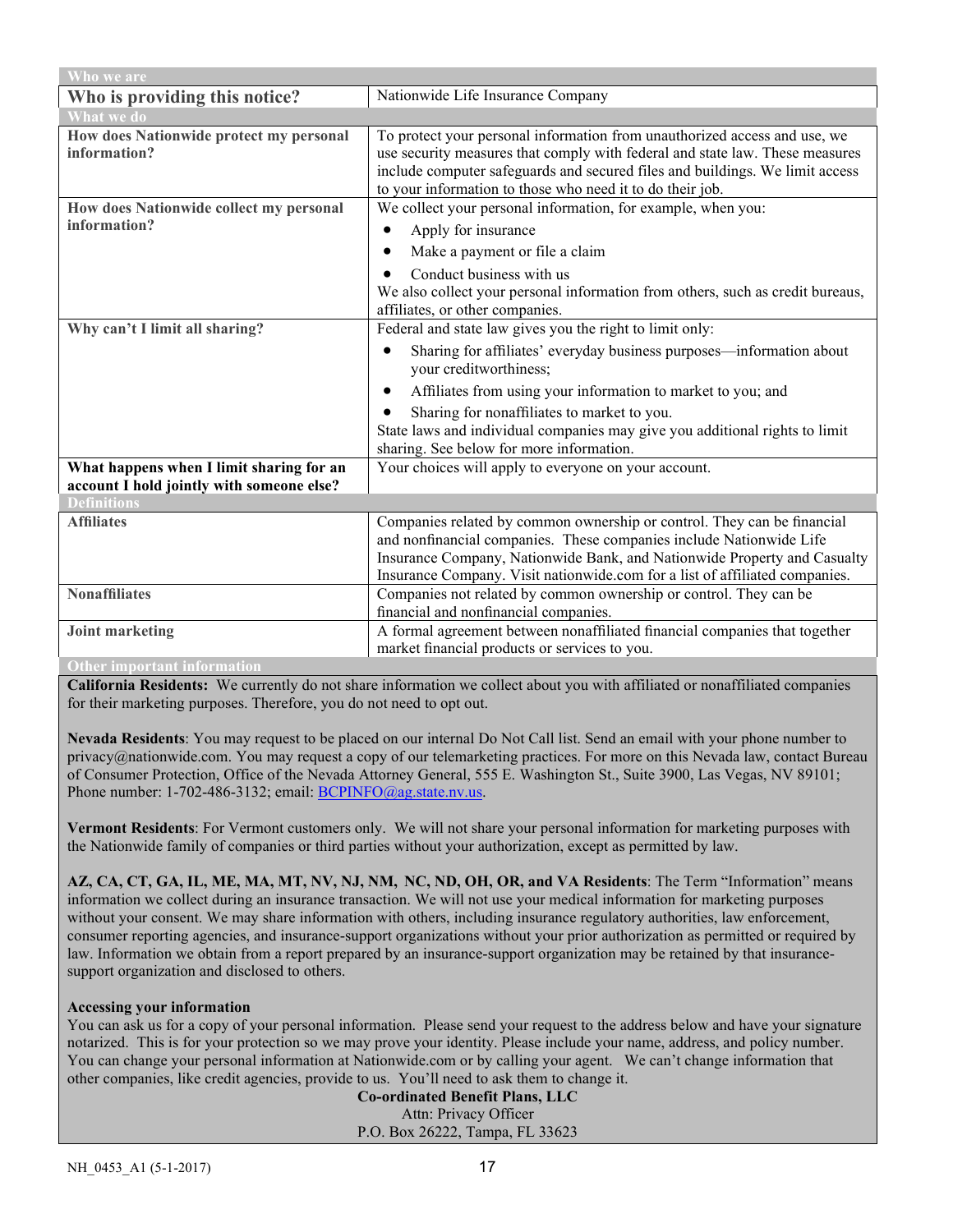# **Travel Assistance Program Description – Provided by On Call International**

#### **Emergency Transportation Services**

Emergency Medical Evacuation/Medically-Necessary Repatriation • Repatriation of Mortal Remains • Transportation after Stabilization • Visit by Family Member/Friend • Return of Dependent Children

#### **Travel Support Services**

Medical Monitoring • Hotel Arrangements for Convalescence • Medical and Dental Search and Referral • Advance of Emergency Medical Expenses • Assistance with Replacement Medication, Medical Devices, and Eyeglasses or Corrective Lenses • Transfer of Insurance Information and Medical Records • Assistance with Emergency Travel Arrangements • Interpretation/Translation • Locating Lost or Stolen Items • Emergency Cash Advance

#### **FOR 24/7 TRAVEL ASSISTANCE SERVICES ONLY**

CALL TOLL FREE: 855-226-1677 (within the United States and Canada)

> OR CALL COLLECT: 603-952-2042 (From all other locations)

# **Travel Assistance Services Details**

# *Travel Support Services*

- Interpretation/Translation: Upon request, On Call will assist with telephone interpretation in all major languages. If you require ongoing or more complex translation services, On Call will refer you to local translators.
- Locating Lost or Stolen Items: On Call will assist in locating lost luggage, and help you coordinate the replacement of transportation tickets, travel documents or credit cards.
- Medical Monitoring: During the course of a medical emergency resulting from an accident or sickness, On Call will monitor your case to determine whether the care is adequate from a Western Medical perspective.
- Medical and Dental Search and Referral: On Call will assist you in finding physicians, dentists and medical facilities in the area where you are traveling.
- Advance of Emergency Medical Expenses: On Call will advance on-site emergency inpatient medical payments to secure admit or discharge upon receipt of satisfactory assignment of benefits from you, a family member or friend. Assignment of benefits allows Insurer to claim with the Insured's primary insurance when hospital refuses admission or discharge.
- Assistance with Replacement Medication, Medical Devices, and Eyeglasses or Corrective Lenses: On Call will arrange to fill a prescription that has been lost, forgotten, or requires a refill, subject to local law, whenever possible. On Call will also arrange for shipment of replacement eyeglasses/corrective lenses or medical devices. You are responsible for payments of all costs related to these services.
- Transfer of Insurance Information and Medical Records: Upon your request, On Call will help relay insurance information during your hospital admission and assist with transferring your medical information and records to your treating physician.
- Assistance with Vaccine and Blood Transfers: If based upon your physician's prescription, needed vaccines or blood products are not available locally, On Call will coordinate the transfer where possible and permissible by law. You are responsible for all expenses related to this service.

# *Non-Insurance Personal Assistance Services*

These are Non-Insurance Services provided by On Call International:

- Pre-Trip Information: Upon request, On Call will provide information services such as: visa and passport requirements, health hazard advisories, currency exchange, inoculation and immunization requirements, temperature and weather conditions and embassy and consulate referrals.
- Interpretation/Translation: If during your Trip you need an interpretation, On Call will assist with telephone interpretation in all major languages. If you require ongoing or more complex translation services, On Call will refer you to local translators.
- Legal Referral/Bail: Upon request, On Call will provide you with referrals to a local lawyer. All costs associated with this service are your responsibility. In case of your incarceration, On Call will notify the proper embassy or consulate, arrange the receipt of funds from third party sources and locate an attorney and bail bonds, where permitted by law, with satisfactory guarantee of reimbursement from you, family member or friend. You are responsible for associated fees.
- Emergency Cash Advance: On Call will advance up to \$500 after satisfactory guarantee of reimbursement from you. Any fees associated with the transfer or delivery of funds are your responsibility.